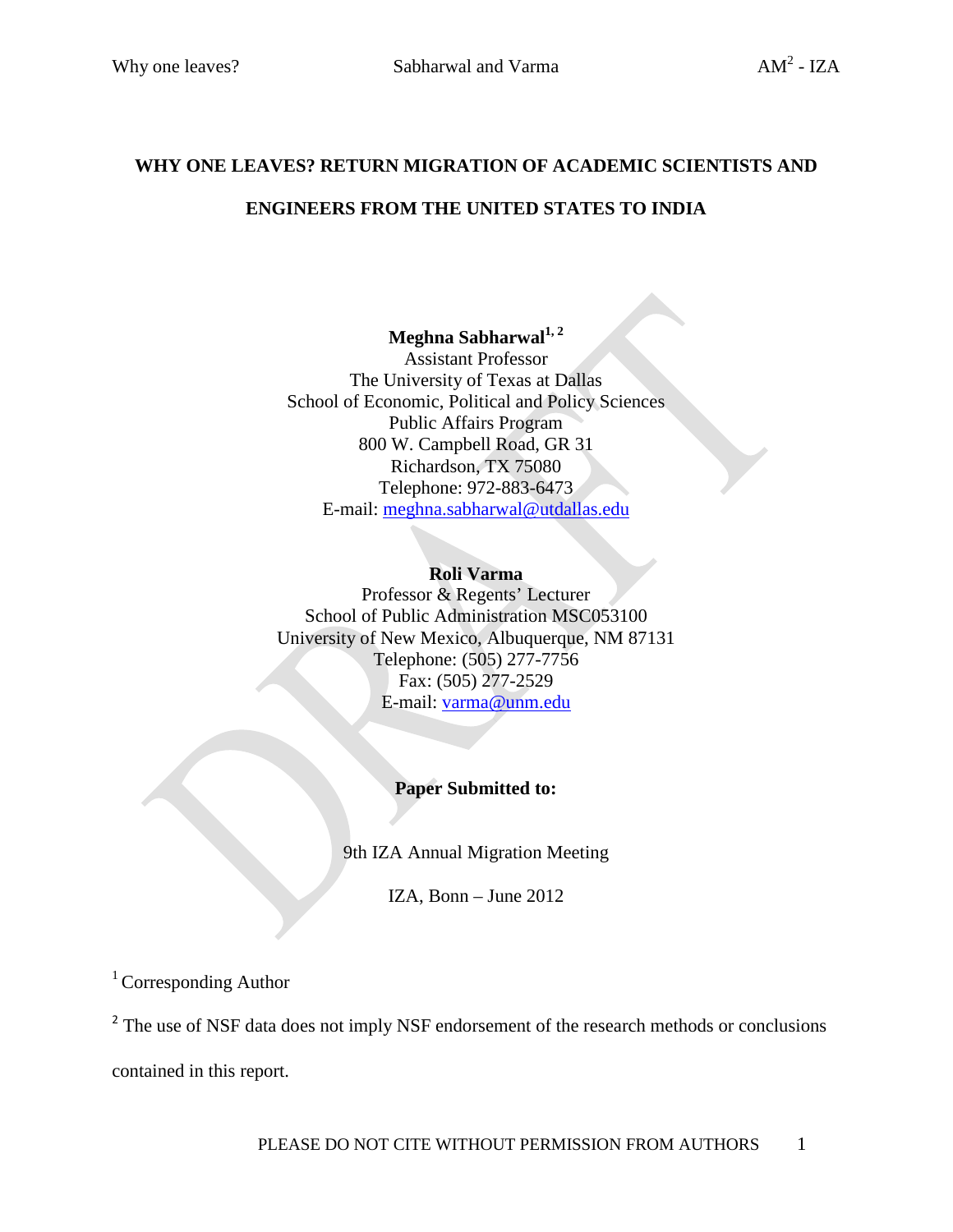## **WHY ONE LEAVES? RETURN MIGRATION OF ACADEMIC SCIENTISTS AND ENGINEERS FROM THE UNITED STATES TO INDIA**

Return migration among foreign-born scientists and engineers in the United States is rising a trend which is commonly referred to as reverse brain drain. To examine why India-born scientists and engineers leave the U.S, it is important to examine the satisfaction and research productivity of this group since these factors impact retention. Thus to improve our understanding of the environmental and social factors that impact return migration, we employ a combination of data; one is the 2003 *Survey of Doctorate Recipients* (SDR) conducted by the National Science Foundation and the second, a pilot study on returnees. The results from the SDR data and the pilot study reveal the successes and challenges India-born faculty members are faced in the U.S. While the SDR data are restricted to India-born faculty members currently working in the American professoriate, the results are indicative of factors that might prompt return migration.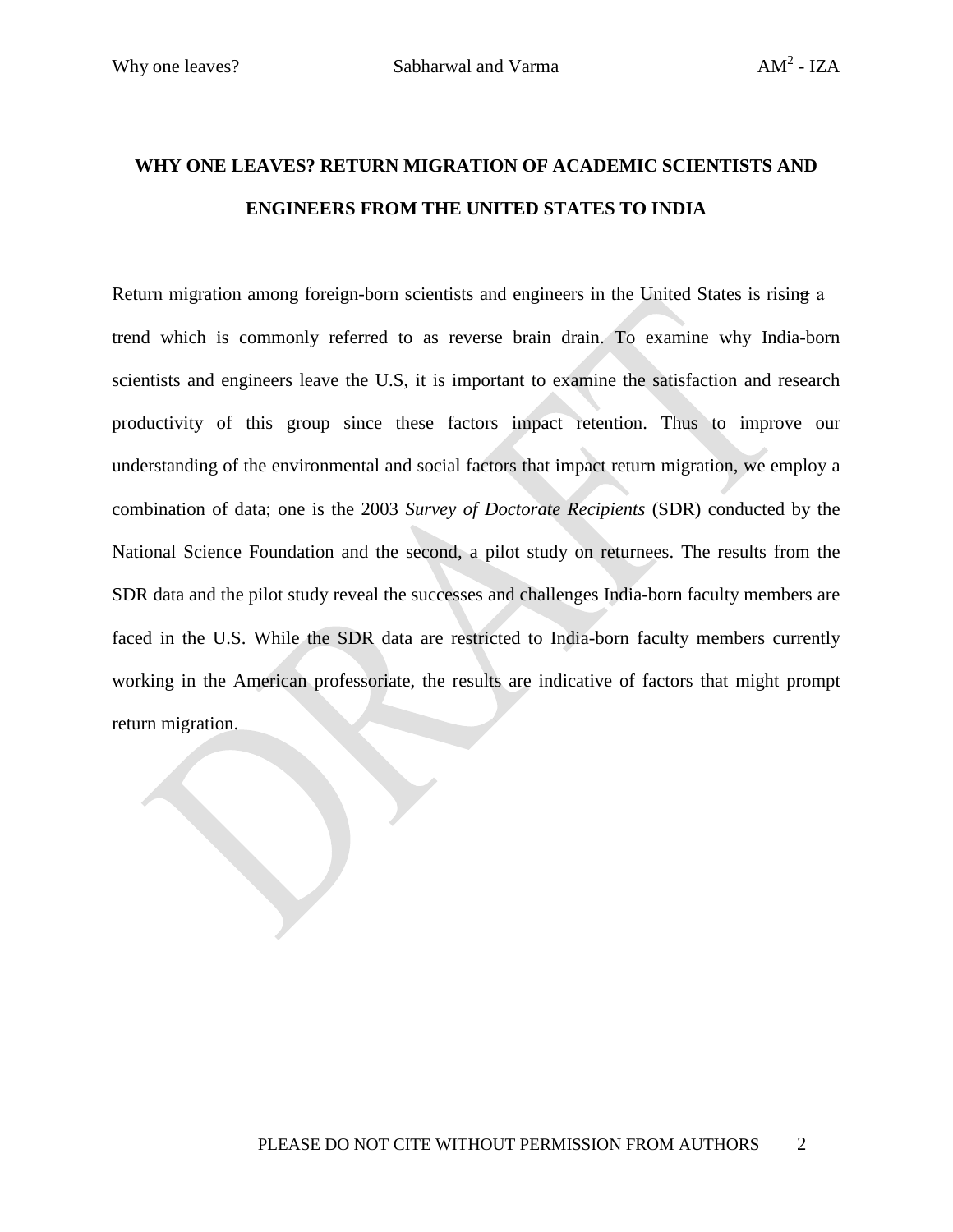# **WHY ONE LEAVES? RETURN MIGRATION OF ACADEMIC SCIENTISTS AND ENGINEERS FROM THE UNITED STATES TO INDIA**

Meghna Sabharwal and Roli Varma

*Today, there are hundreds of thousands of students excelling in our schools who are not American citizens…. [They] come here from abroad to study in our colleges and universities. But as soon as they obtain advanced degrees, we send them back home to compete against us. It makes no sense.*

*President Barack Obama, State of the Union Address, January 25, 2011*

## **1. INTRODUCTION**

The U.S. foreign-born<sup>[1](#page-2-0)</sup> represent 12.5% (38.5 million) of the total population (Grieco  $\&$ Trevelyan, 2010). The country's 23 million foreign-born workers account for 15.8% of the total civilian workforce age 16 and over (Bureau of Labor Statistics, 2011). Over the past decade, foreign-born in the science and engineering (S&E) workforce has grown dramatically. Of the [2](#page-2-1)1.6 million scientists and engineers<sup>2</sup> in the U.S in 2003, 16% were foreign-born (Kannankutty & Burrelli, 2007; National Science Board 2010). Full-time, foreign-born doctoral faculty employed in S&E disciplines rose from 21% in 1992 to 28% in 2003, with a few disciplines like mathematics, physical sciences, engineering and computer sciences experiencing a much higher growth rate (47%) (National Science Board, 2010). The increasing numbers of foreign-born in the S&E workforce indicates the country's increasing reliance on them for its rapidly growing needs.

<span id="page-2-0"></span><sup>&</sup>lt;sup>1</sup> U.S. Census Bureau defines foreign-born as individuals who had no U.S. citizenship at birth. It includes, among others, naturalized citizens, lawful permanent residents, legal non-immigrants such as student and temporary workers, and persons residing in the country without authorization.

<span id="page-2-1"></span><sup>&</sup>lt;sup>2</sup> National Science Foundation uses two indicators—education and occupation—to define scientists and engineers. The term "scientists and engineers" includes all people who have at least a bachelor's degree in a science or engineering field or an occupation in one of those fields.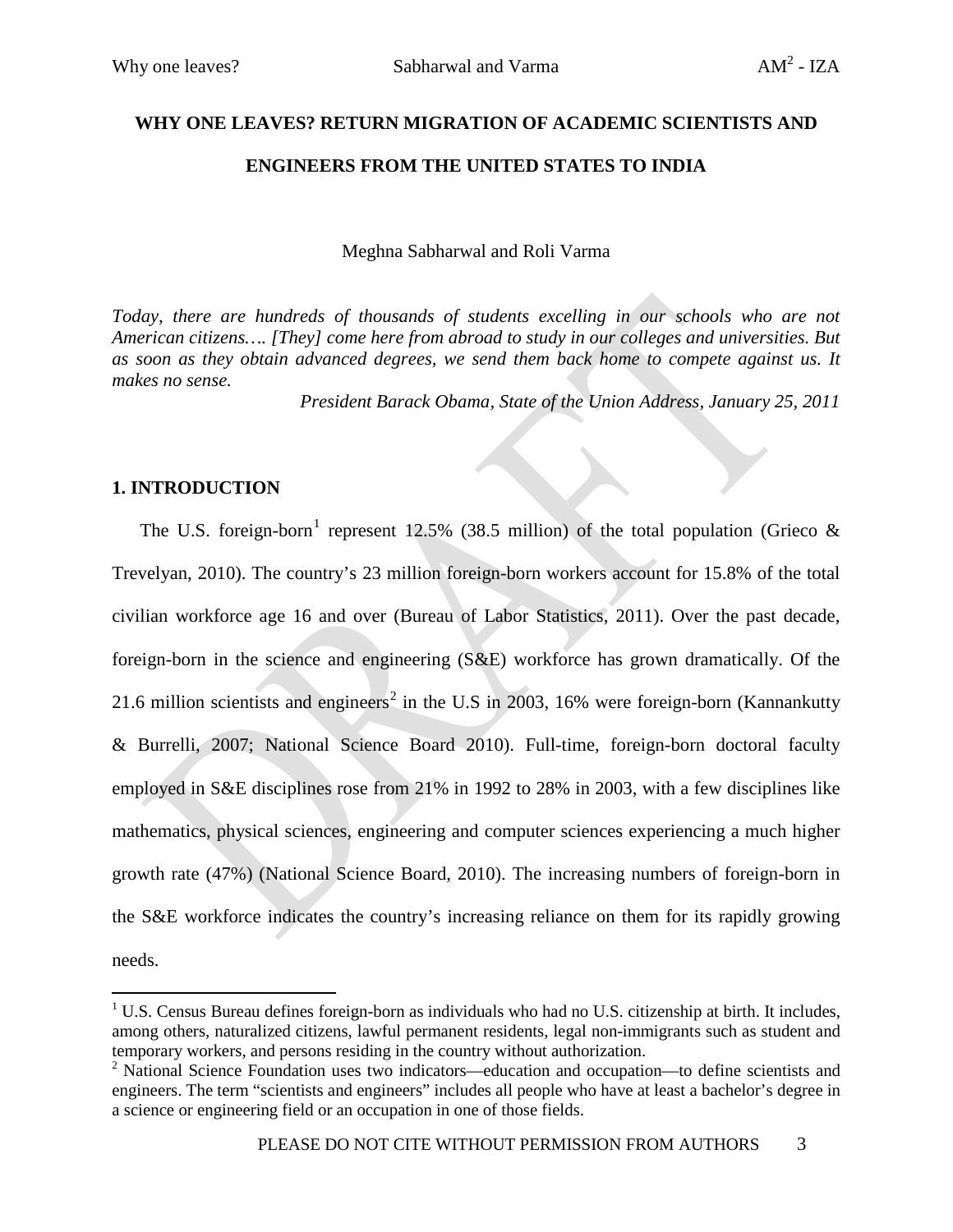Among foreign-born in the United States, Asians constitute the largest group in academic S&E. According to recent S&E indicators report, in 2006, Asian faculty occupied 14.1% of fulltime positions in academic institutions, a three-fold increase from 1973; with some disciplines like computer sciences employing over 35% (NSB, 2010). Of the foreign-born faculty members, scholars of Chinese (22%) and Indian (15%) origin occupy more than a third of the full-time positions at four-year colleges and universities in the U.S (Sabharwal, 2011a).

Increasingly, India-born faculty members in S&E are returning home. A recent survey conducted by the Massachusetts Institute of Technology (MIT) in 2011 on India born postdoctoral and junior faculty indicates an overwhelming majority (87%) would consider returning to India to help strengthen the scientific community in India and abroad (Sarkar, 2011). Similar results were reported by another survey conducted by the Tata Institute of Social Sciences in collaboration with Rutgers and Pennsylvania State Universities. The sample comprised of approximately 1,000 individuals currently studying in the U.S. or graduated from an American institution of higher education (75%) and those who graduated from India and are currently working in the U.S (17%). Nine of the 10 Indians surveyed wanted to return to India. The main reasons cited for return were family and the chance to give back to their motherland (Finegold et al., 2011).

Despite these statistics, systematic studies examining reasons why India-born faculty members decide to leave the U.S are limited to the very best (Saxenian, 2002; Varma, 2006). The main objective of this paper is to examine return migration − the process of a person returning to his/her country of origin – among Indian faculty in S&E institutions in the U.S. We focus on the U.S. academic sector as it relies heavily on the contributions made by foreign-born scientists and engineers (Levin & Stephan, 1999; Stephan & Levin, 2001; Corley & Sabharwal, 2007; No &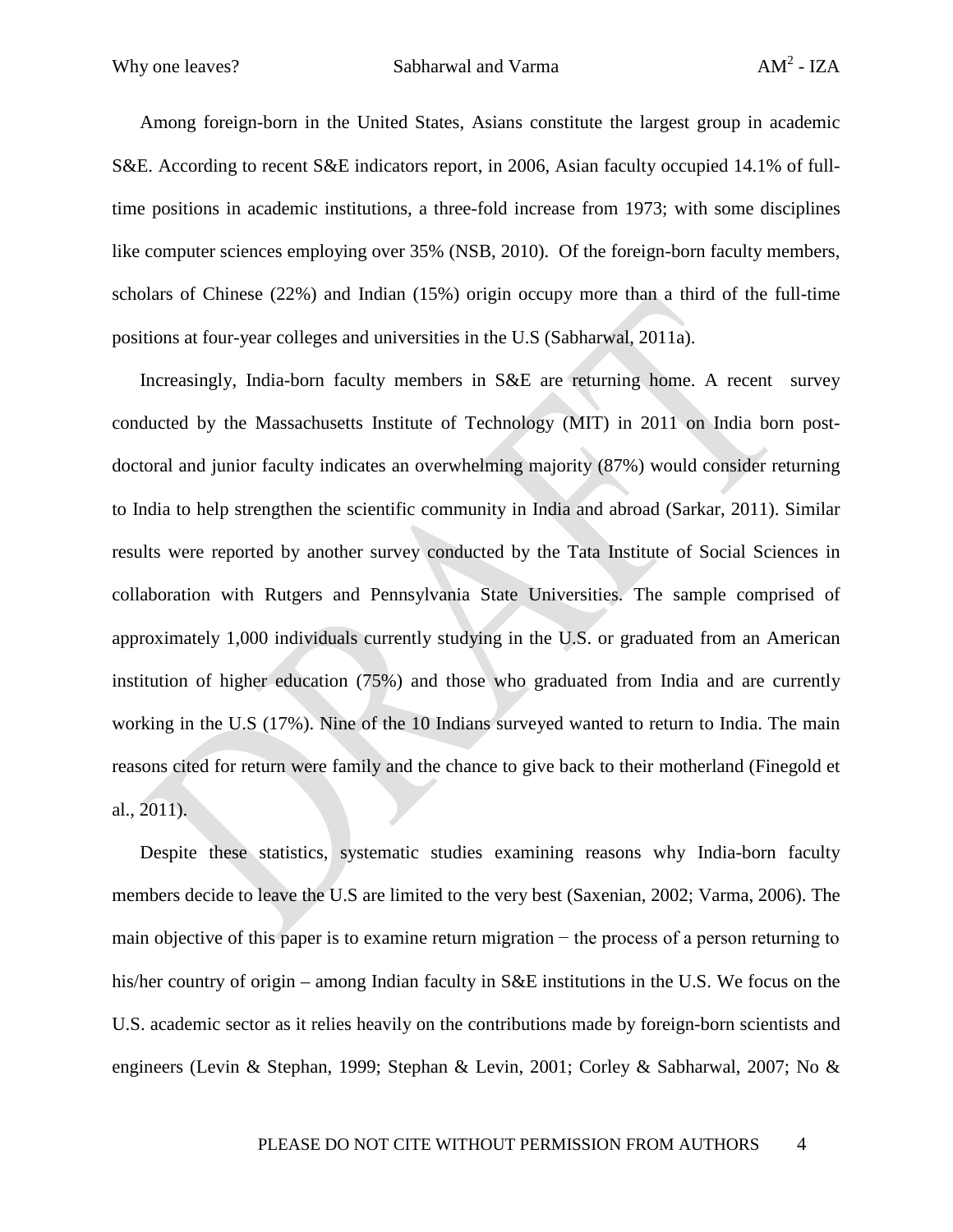Walsh, 2010). According to Florida (1999, p. 68), universities are viewed as the "provider of talent, knowledge, and innovation," and "it provides these resources largely by conducting and openly publishing research and by educating students." Success in academia is a combination of several factors, but research productivity is considered one of the most important in establishing reputation and visibility in the academic community (Fairweather, 2002). We focus on returned Indian faculty mostly because: (i) they are increasingly present in the U.S. S&E workforce and contribute significantly to scientific, technological, and economic growth of this nation through their scholarly contributions; (ii) the government of India is devising policies to attract their graduates back from the U.S. by creating newer economic opportunities for their returnees; and (iii) there is limited research investigating the choices that influence them to return to India.

To examine why India-born scientists and engineers leave the U.S, it is important to understand the environmental and social factors such as satisfaction and research productivity of this group and compare it with U.S. born scientists. Satisfaction improves the well-being of employees (Gruneberg, 1979; Oshagbemi, 1997) but more importantly, retention of faculty members (Rausch, Ortiz, Douthitt, & Reed, 1989; Johnsrud & Heck, 1994). Other factors that impact return are examined as well (family/cultural, economic, and political).

#### **2.0 RETURN MIGRATION: A VIEW FROM THE LITERATURE**

King (2000) conceptualized return migration in several ways: occasional return, seasonal return, temporary return, permanent return, and circular return. The reasons he provided for return are retirement, failure to assimilate in the host country, problems with acculturation in the destination country, being unsuccessful in the emigrating country, acquiring the desired wealth, innovate and to serve as change agents in the birth country. Increasingly, migration is seen very differently from what was once believed to be a one-way phenomenon (Gmelch, 1980). With the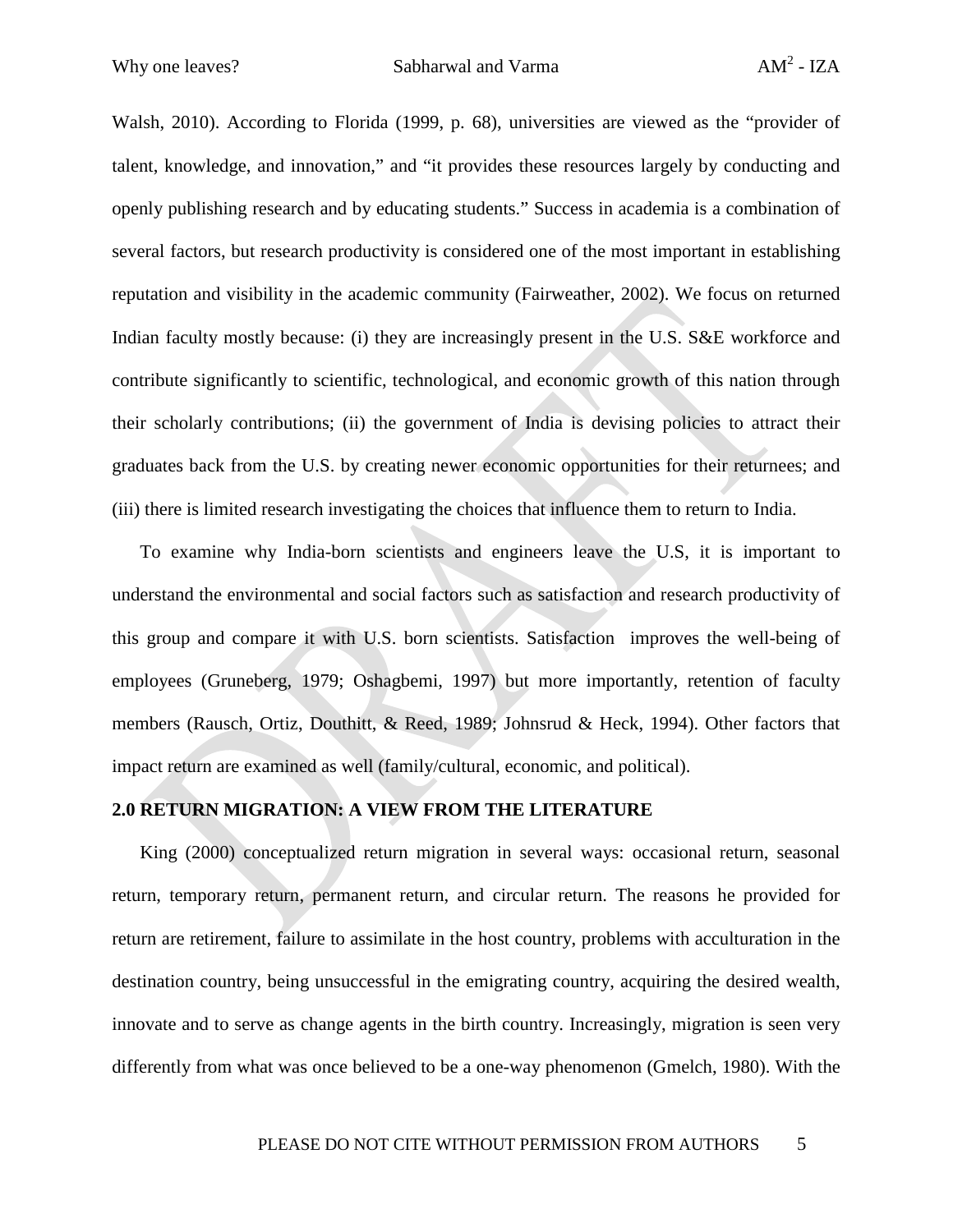advent of globalization and the rapid development of transportation systems and communication technologies, scholars have focused their attention on *transnational migration*, which is a process by which immigrants forge and sustain simultaneous multi-stranded social relations that link together their societies of origin and settlement (Schiller, Basch, & Blanc, 1995).

Current theories of transnational migration are greatly focused on the economic impacts on the home countries, while social, cultural and political impacts have recently started gaining momentum (Itzigsohn, Cabral, Medina, & Vázquez, 1999; Smith, 2001; Duany, 2002; Guarnizo, 2003; Portes, 2003; Portes, Escobar, & Radford, 2007; Waldinger, 2008). However, several of these studies examine transnational migration among Latin American and Caribbean migrants with traditional and social ties to the U.S. There is emerging literature on high skilled return migration among European Union nations (Casey et al., 2001; Ackers, 2004, 2005; Fontes, 2005, 2007; Gill, 2005), but not in the U.S.

The scholarly literature on skilled migration has paid little attention to the fact that many foreign-born scientists and engineers from developing countries return to their home countries after having spent a number of years in the U.S. Skilled migration from developing countries to the U.S. has long been seen as a one-way process, or brain drain. If some skilled migrants entertained the idea of returning, it was considered unlikely or impractical. This, however, has been changing as globalization is radically transforming the way people move around the world (Levitt & Jaworsky, 2007). Yet, little is known about the way skilled migrants formulate their remigration decisions. While emigration of scientists and engineers from developing countries to the U.S. can be explained by push-pull factors, their re-migration takes place despite more favorable conditions in the U.S. This suggests the return process back to their home countries is complex, usually driven by a mixture of social, economic, cultural and political factors.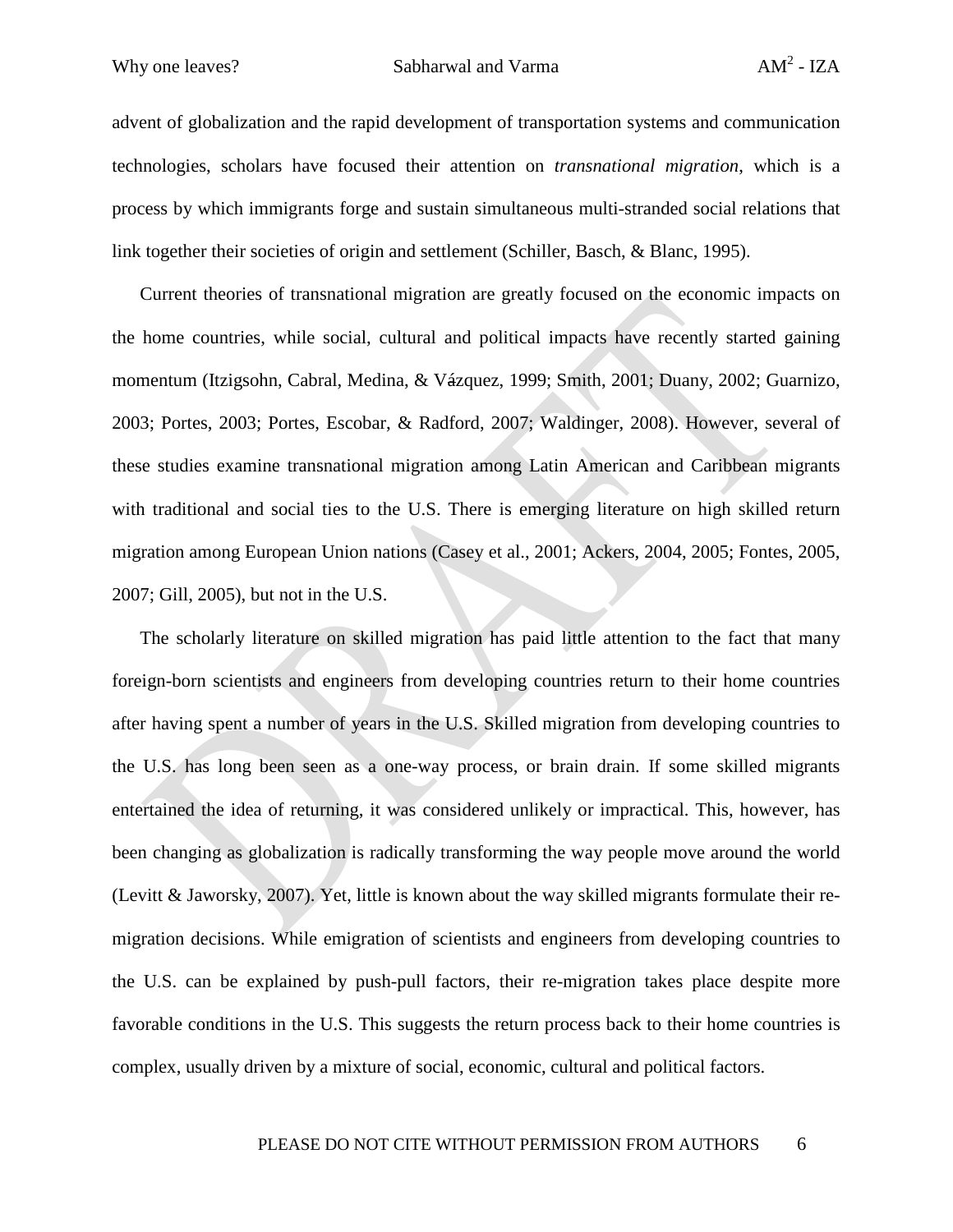#### **2.1 Social Factors**

#### *2.1.1 Success in Academe*

Productivity is generally thought of as the production of some output. In academe, the number of peer-reviewed journal articles is an important measure of faculty productivity. However, many have argued that it is not the only measure (Zamarripa, 1993; Xie & Shauman, 1998; Bellas & Toutkoushaian, 1999). Zamarripa (1993) conducted a study to measure the research productivity of scientists in a research center, and found that though the number of publications in refereed journals was the most important criterion it was not the only one. He insisted on the use of other important measures in judging research productivity such as the number of: grants awarded each year, papers presented at scientific meetings, and graduate students working on research projects. When all these productivity indicators (journal articles, books, book chapters, and grants/patents) are taken, foreign-born S&E faculty members in the U.S are shown to have high levels of scholarly productivity (Levin & Stephan, 1999; Liu, 2001; Stephan & Levin, 2001; Corley & Sabharwal, 2007; Sabharwal, 2011b) when compared with native-born faculty.

#### *2.1.2 Satisfaction with Opportunities to Advance*

Lack of proportionate representation of Asian immigrants in positions of authority and decision-making can be a result of challenges confronted in cultural and structural assimilation. The former indicate the absence of requisite qualifications (e.g., language deficiencies) or lack of candidates (e.g., not seeking managerial positions); while the latter is indicative of organizational barriers (e.g., racial prejudice), thus influencing career advancement of Asians in S&E organizations. Many of the human-capital immigrants, mostly from Asian countries, come to the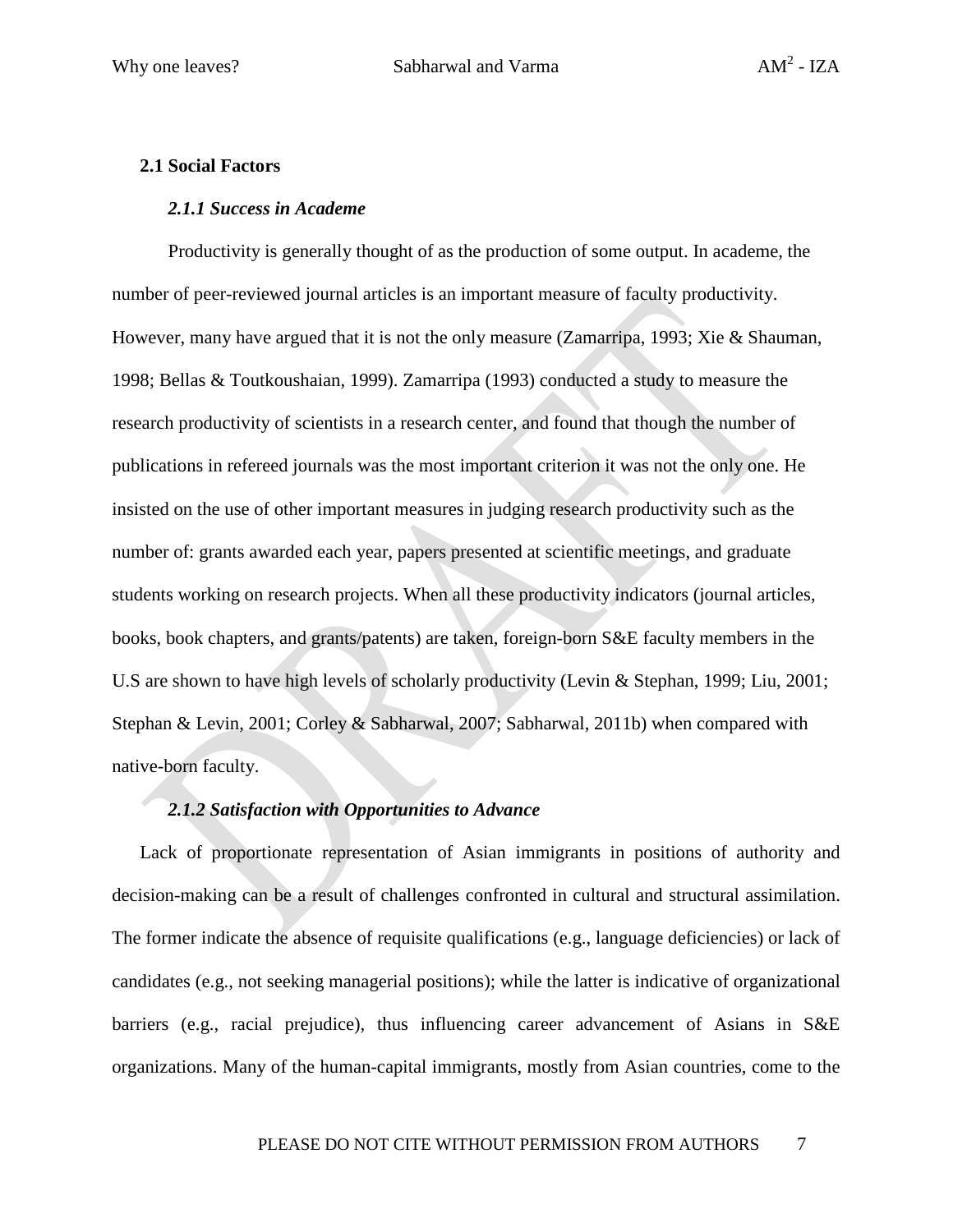U.S. through student visas and assimilate via school-to-job, and in the process experience unimpeded socio-economic mobility as suggested by several scholars who consider this group as a model minority and thus problem free (Suzuki, 1989; Hoy, 1993; Kao, 1995; Cheng, 1997). Critics of this model argue that this group continues to confront inequities in income and upward job mobility when compared with their Caucasian counterparts (Bell, Harrison, & Mclaughlin, 1997; Wong et al., 1998; Tang, 2000; Woo, 2000; Suzuki, 2002; Varma, 2006, 2008).

Basti (1996) performed a detailed case study on two foreign-born faculty employed at a research university. One of the foreign-born faculty members was a prolific researcher, but expressed concerns about her satisfaction at work. The professor published 12 books and authored over 60 articles; in addition she is an editor of a journal and president of a professional association. Although, she has remarkable scholarly achievements she expressed dismay with her salary, tenure process, and collegiality at work – all of which are important factors that impact faculty job satisfaction. In another study of foreign-born faculty across disciplines and nationalities, Liu (2001) found Asian faculty had to work extra hard to constantly prove their capabilities as researchers, teachers, and colleagues.

Other factors than can lead to dissatisfaction and serve as motives for return can be societal barriers such as stereotyping and prejudice and internal barriers such as lack of mentoring, biased rating and testing systems, lack of access to networks, counterproductive behavior by colleagues, and a working climate leading to isolation (Wu, 1997; Fletcher, 2000; Varma, 2002, 2004, 2006). Asians make up 4% of the U.S. population, but more than 12% of its scientists and engineers (NSB, 2010). Despite their over-representation in S&E, Asians do not reach a level in which they participate in policy and decision-making responsibilities (Tang, 1993, 2000; Wu, 1997; Woo, 2000; Varma, 2002, 2004). Asians are confronted with a bamboo-ceiling, a term recently used to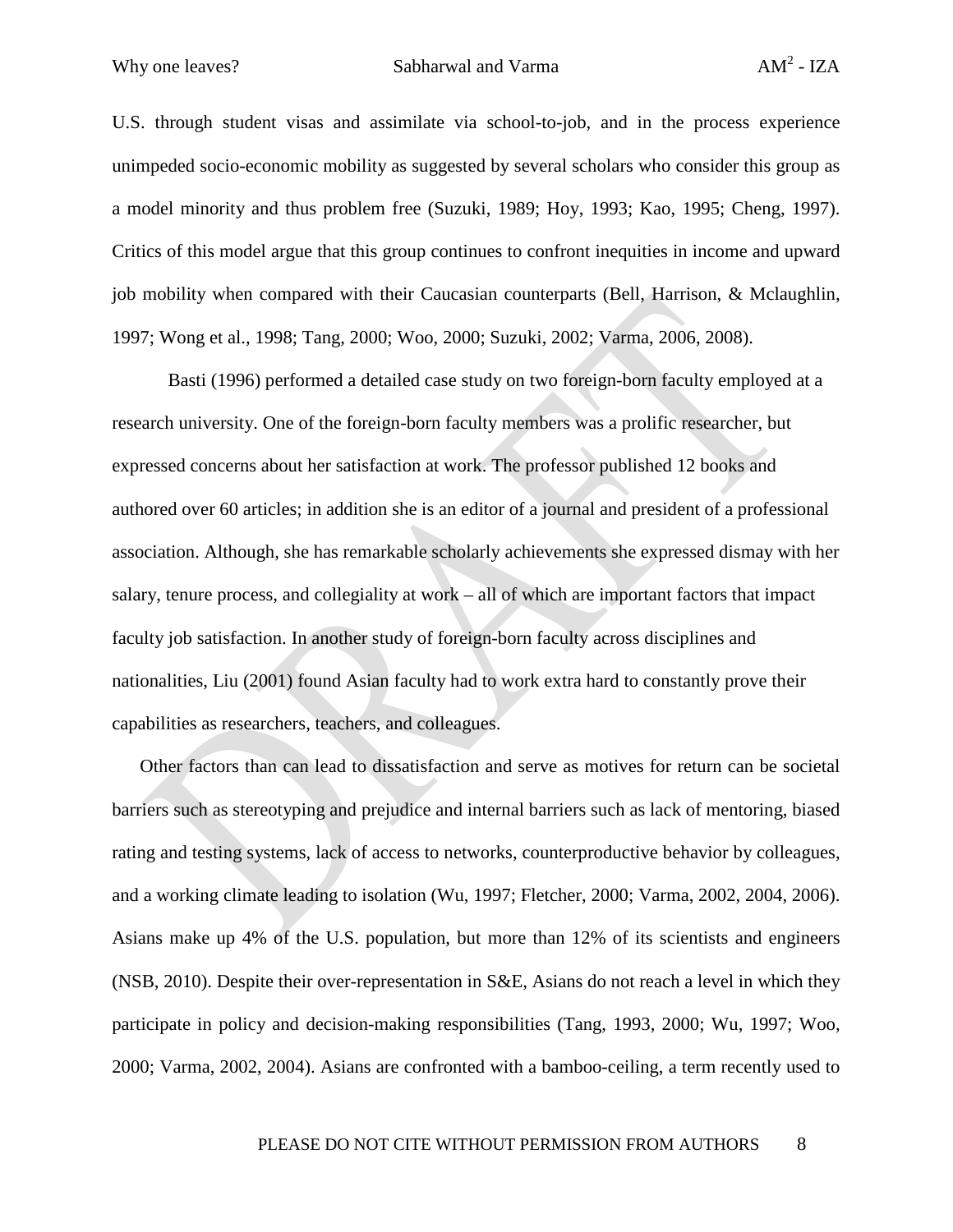refer to Asians who despite academic successes are unable to rise to high ranking positions (Hyun, 2005). There is the old notion of Asians as foreigners, outsiders and strangers (Fletcher, 2000). Typically, Asians are seen as good at programmed decisions (e.g., routine repetitive decisions that are learned in advance), rather than non-programmed decisions (e.g., unpredictable, creative, quick and risky decisions that are not formalized). Such perception generates frustration among Asian scientists and engineers on the lack of career opportunities available to them after they join the workforce (Mervis, 2005).

#### *2.1.3 Assimilation*

The touchstone theory of assimilation was proposed by Gordon (1964) who identified seven stages of assimilation that are not mutually exclusive acculturation, structural assimilation, marital assimilation, identification assimilation, attitude receptional assimilation, behavioral receptional assimilation and civic assimilation. Gordon hypothesized that structural assimilation is the key, and once it is achieved the rest follow. This is to say that prejudice and racial discrimination will attenuate once structural assimilation is achieved. Building on Gordon's work, Gans (1973) proposed straight-line assimilation, which suggests that with each passing generation the process of assimilation is solidified. Portes and Zhou (1993) suggested a theory of segmented assimilation – with a focus on the socioeconomic status of an individual/group. Alba and Nee (2003) argued that institutional and political changes in the form of civil rights legislation and immigration laws have made the assimilation process easier for the new wave of immigrants and their families. However, they recognize that migrants do not necessarily all assimilate upward; varying rates of assimilation occurs based on the social networks and various forms of human, social and financial capital that the migrants bring with them. Return migrants are individuals unable to assimilate in the host country owing to their low earnings and education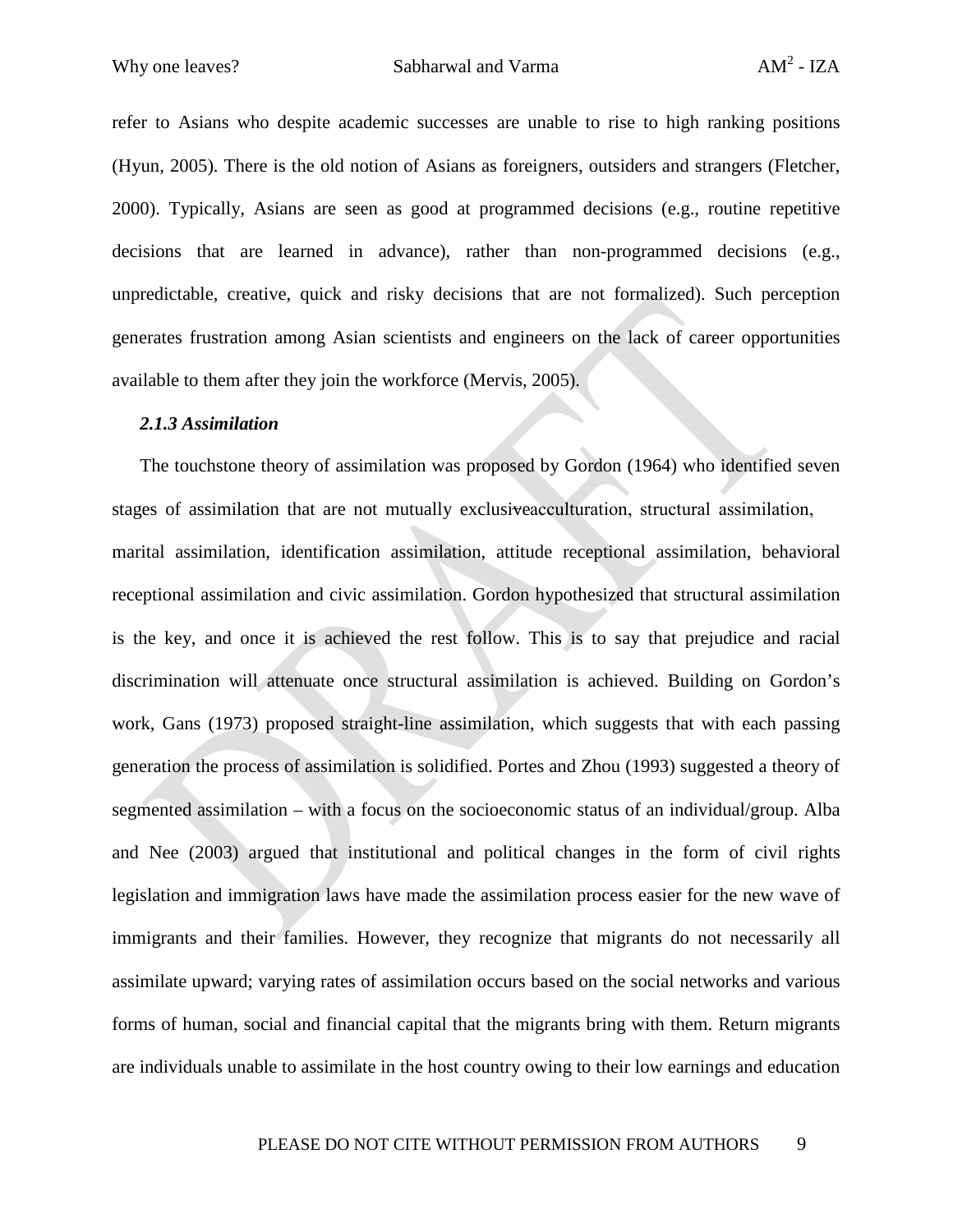levels in the host nation (Massey, 1987; Borjas, 1989). Overall, individuals well integrated in the migrating country are less likely to return.

#### **2.2 Economic Factors**

Several economic theories attempt to explain return migration. The *disappointment theory* suggests that individuals who return to their countries of origin are among the least successful in the emigrating countries (Borjas & Bratsberg, 1996; Reyes, 1997). The *target income theory* proposes that individuals emigrate in the hope of amassing wealth and return home once they have reached their target (Massey, et al., 1993; Borjas, 1994). The *circular migration theory* posits that a great variety of movement, usually short term, repetitive or cyclical in nature, but all having in common the lack of any declared intention of a permanent or long-lasting change of residence (Zelinsky, 1971). Economic stimuli for return migration tend to involve push factors in the country in which the migrant is living, such as economic downturn or unemployment, or pull factors from the country of origin, such as economic development and higher wages.

Though the U.S. has been offering better economic conditions, namely high wages and a higher standard of living compared to developing countries to attract migrants, many Asian countries, including China, India, South Korea and Taiwan, have seen spectacular economic growth in the last two decades. Governments of these countries are devising policies to attract their graduates back from the U.S. (and elsewhere) by creating newer economic opportunities for their returnees and the nation (Saxenian, 2002). The Taiwanese government established the National Youth Council in the early 1970s to track migrants in a database, advertise jobs overseas, and provide travel subsidies and job placement to returnees. The National Science Council and Ministry of Education have been recruiting migrants as professors and visiting lecturers for the country's growing universities. In 2009, China launched the Thousand Talents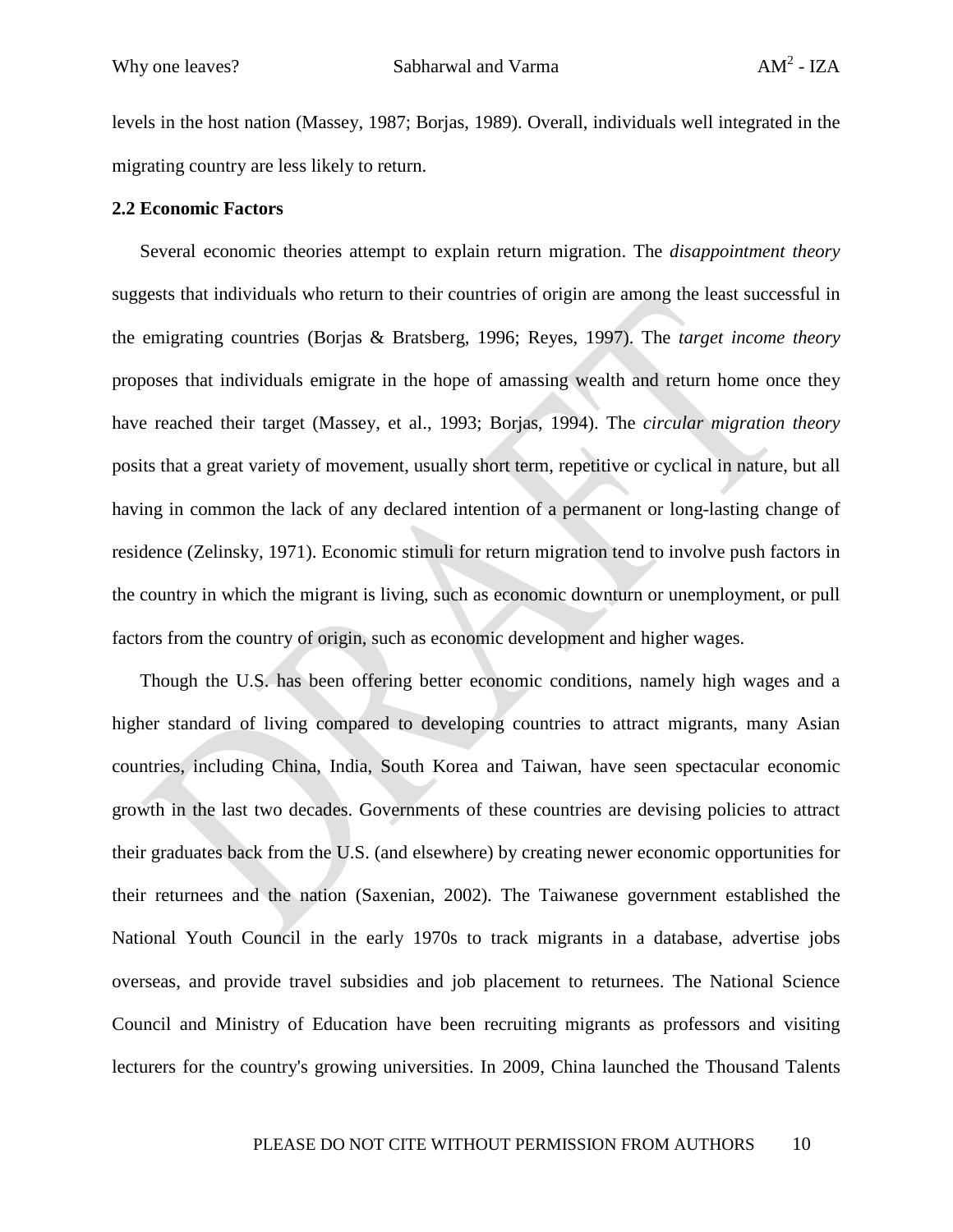Programme that aims to offer top scientists grants of one million Yuan (about \$146,000) along with generous lab funding (Engardio, 2009). India, on the other hand, has not been as aggressive as other Asian countries, but its booming economy (8.5% GDP growth rate in 2010) has become rather attractive to migrants living abroad (Wadhwa, 2009). In 1991, India opened its doors to foreign investment in a series of economic reforms leading to economic liberalization, privatization, deregulation, increased foreign trade and remittances (Aneesh, 2006). It is trying to emerge as a "soft power," a term introduced by Joseph Nye, by relying on information technology (IT) and other emerging technologies. The University Grant Commission, a government body that accredits and funds institutions of higher education in India, recently reported receiving hundreds of applications from PhDs of Indian origin for faculty positions (Chronicle of Higher Education, 2009).

Most economic theories, however, have not examined return migration from social, cultural and political standpoint, and are thus limited on the phenomenon of return migration. Since some immigrants do return to their home countries, differences in their behavior are a consequence of the different economic, social and political situations they face in the host and home countries. The changes in global economies have given rise to a new form of migration that crosses borders termed as "flexible citizenship," a label made popular by Ong (1999). According to her, an understanding of the political, economic and social factors is central to transnational migration.

#### **2.3 Family/Cultural Factors**

Return migration may involve family or life cycle factors such as finding a spouse, having one's children educated "at home" in their native language, extended family networks, desire to serve the country, or retiring. Migrants may return home to look after aging or ailing parents (King, 2000). Close family ties and cultural loss experienced by immigrants in the U.S. can play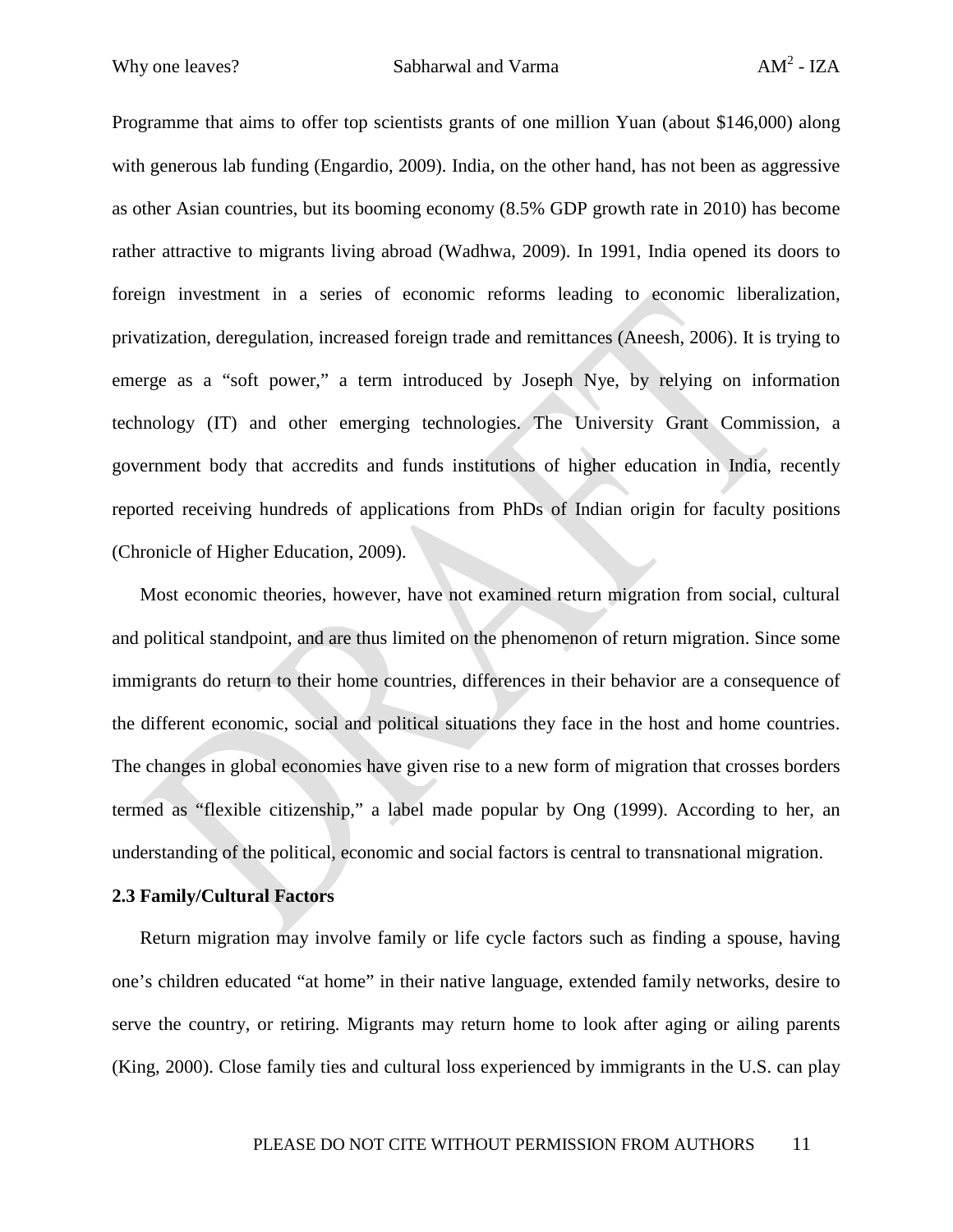an important role in the decision to return to their home country (Chacko, 2007; Haour-Knipe  $\&$ Davies, 2008). Strong family and cultural values serve as "pull" factors for return migrants who might feel culturally alienated in the U.S. In a study of German guest workers, Constant and Massey (2002) found that return was strongly influenced by family, social and economic factors.

These studies, however, have not established a link between family/cultural and immigration factors. For instance, young males dominate the temporary visa category. Their spouses hold H-4 visas, which allow them to stay in the U.S. as dependents of H-1B visa holders; however, it does not allow them to work even though they may be qualified to work in specialty occupations. This adds to the frustration since spouses are unable to use their education and training in the U.S. (Varma & Rogers, 2004) - a phenomenon recently termed as "brain waste" (Ozden, 2006). Back home, spouses can have a job and be independent.

#### **2.4 Political Factors**

Political pushes behind return may range from limitations initiated by the host country (for example, non-renewal of visas from a given country), or even expulsion, to less direct restrictions, for example, on possibilities for changing jobs, bringing one's family, or enjoying other citizenship benefits. Examples of political pull factors are policies to encourage and facilitate return on the part of the home country, such as tax benefits, social assistance and housing grants (King, 2000). Foreign-born faculty on temporary H-1B visas express the greatest fears with job security (Sabharwal, 2011a), making them the most likely group to return to their home country. In the U.S., the stay rates for temporary residents working in S&E fields has decreased by 10% in just four years from 91% in 2003 to 81% in 2007 (Finn, 2010). Faculty members on temporary visas are most vulnerable and likely to leave within the first five years of being in the country (Gupta, 2004).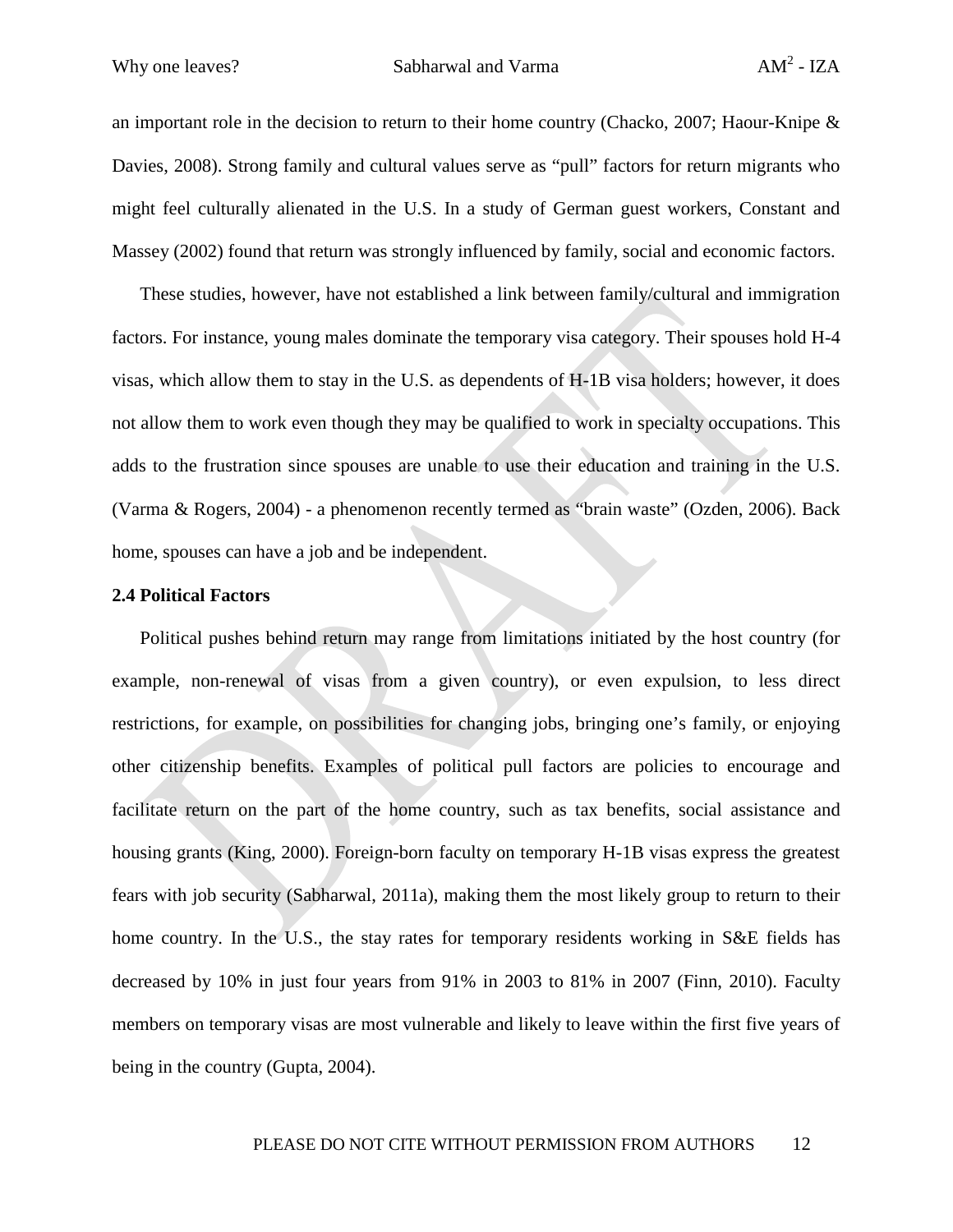To be able to stay permanently in the U.S., foreign-nationals have to acquire LPR (Legal Permanent Resident) status, adding to additional hurdles confronted by foreign-born scientists and engineers. Citizens of Indian and Chinese origin experience the longest delays in the processing of their permanent residency. An estimate suggests that there are more than halfmillion skilled individuals waiting to get permanent residency in the U.S. (Wadhwa, 2009). Currently, 2004 applications are being processed for immigrants from India (Simpson, Harrison, & Dixon, 2009). The massive backlog in acquiring permanent residency may be adding to the frustration faced by Indian scientists and engineers. Challenges with acquiring LPR status can serve as deterrents for faculty who would like to stay in the U.S. It should be noted that life cycle theories suggest that younger scientists are more productive over older cohorts, especially in rapidly changing disciplines like particle physics, computer sciences and geology (Fulton & Trow, 1974; Kyvik, 1990; Levin & Stephan, 1991). There may be greater return among Muslim and Sikh faculty members who faced backlash post 9/11. Figure 1 depicts a comprehensive model on return migration.

#### **3.0 DATA AND METHODOLOGY**

We conduct a case study of Indian faculty because they make up 15% of the foreign-born faculty members at U.S. four-year colleges and universities (Sabharwal, 2011a). Research exclusively focused on the experiences of India-born S&E faculty is rare. For instance, existing studies on return migration to India have primarily examined transnational migration patterns among technical staff with ties to the Silicon Valley in the U.S. and India (Saxenian, 2002; Chacko, 2007). To close the existing gap in the literature, we focus on re-migration among academics, a group different from technical staff in industry.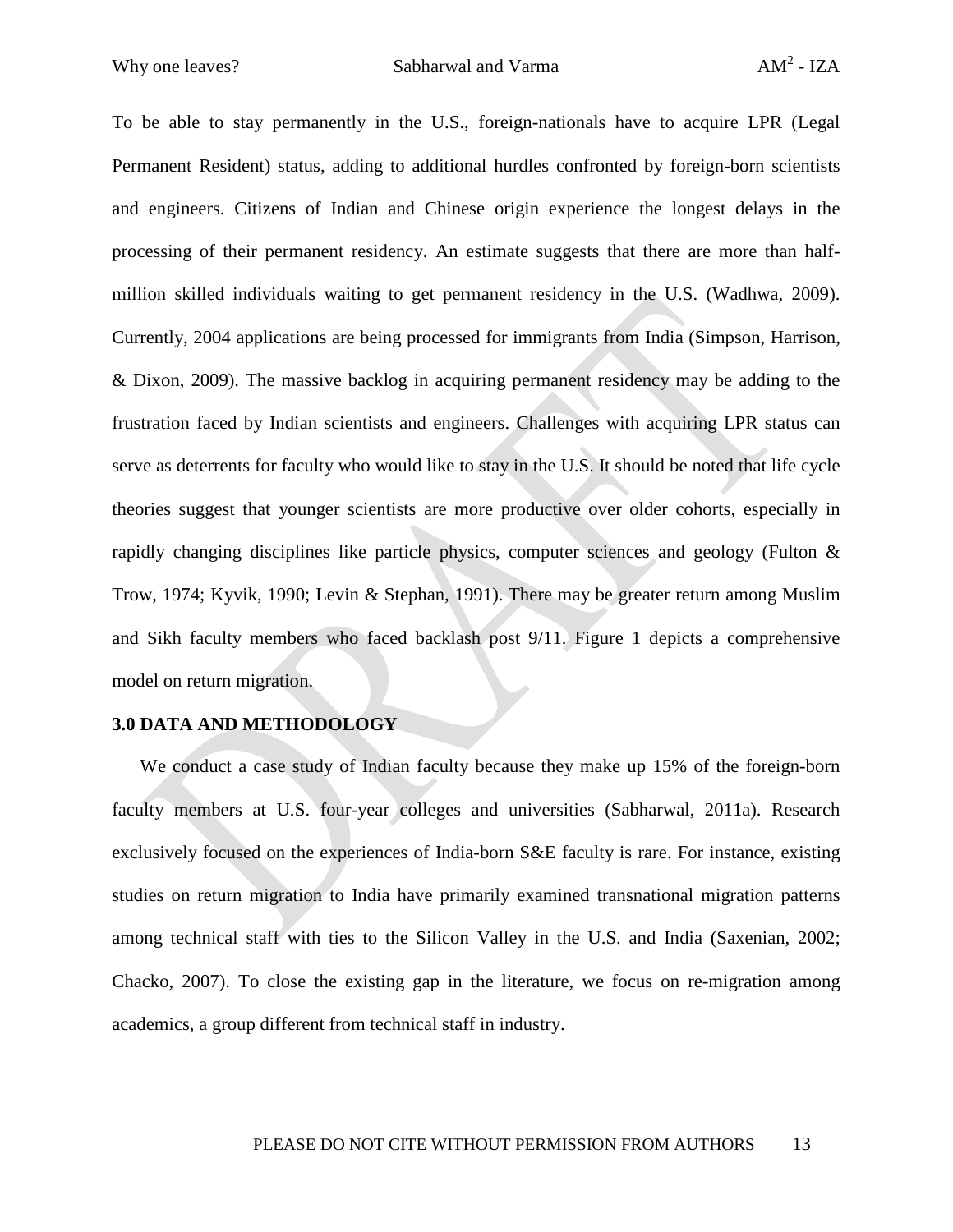

**Figure 1: A Conceptual Model on Return Migration**

To test the proposed model, we employ a combination of data one is the 2003 *Survey of Doctorate Recipients* (SDR) conducted by the National Science Foundation. This dataset was chosen because it has a large sample size and is highly recommended for data sampling. It has rich information on demographics, citizenship, nationality, educational background, employment, wages, scholarly activities, and job satisfaction. The unit of analysis for this study is the individual academic scientist; hence respondents with non-academic jobs are filtered before beginning the analysis. For this filtering process, academics are counted as those faculty members working in a four year college or university during the reference week of October, 2003. The data analysis is further limited to: 1) full-time faculty and 2) faculty employed in science and engineering disciplines – biological, agricultural, and environmental life sciences,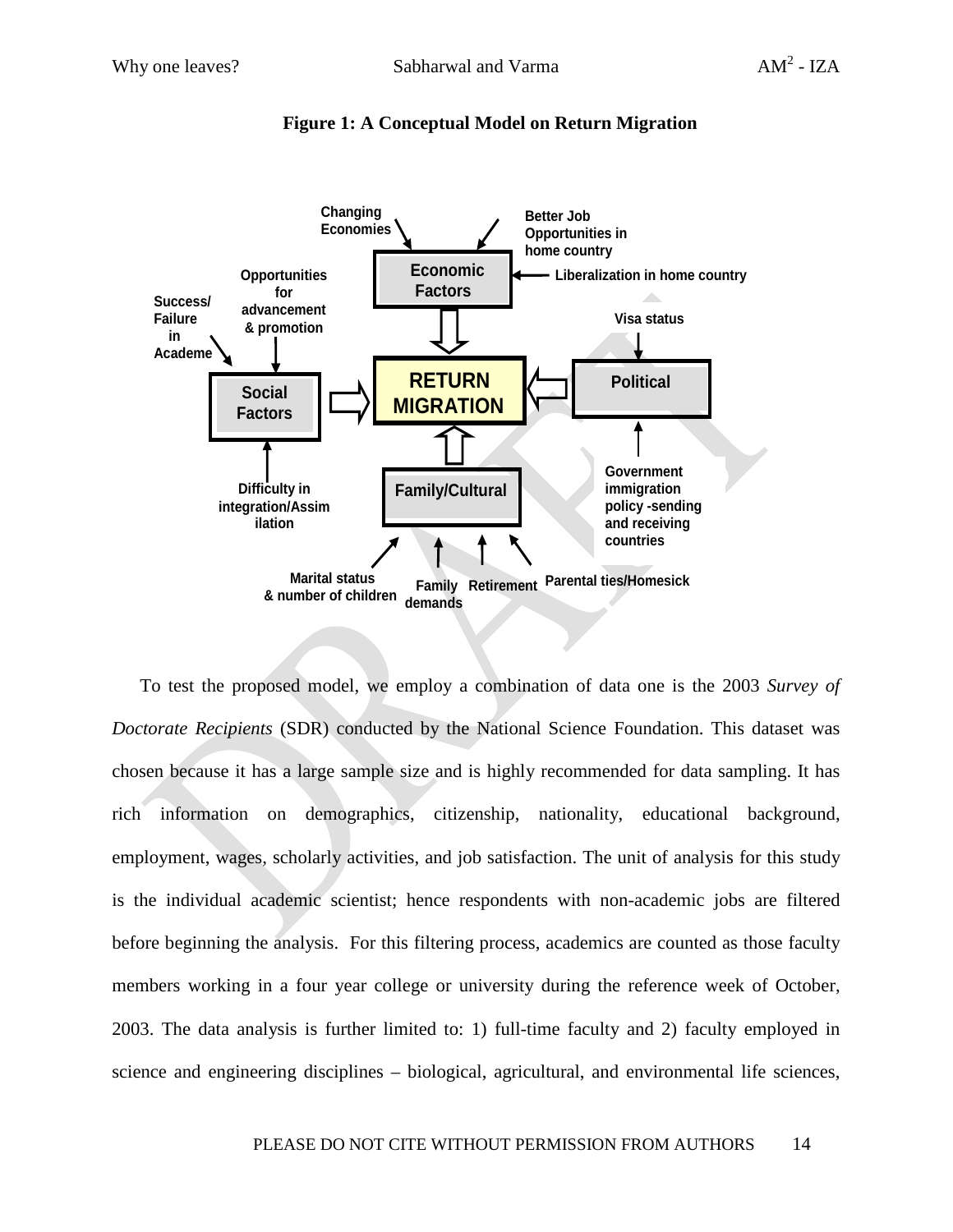computer and information sciences, mathematics and statistics, physical sciences, and engineering. Individuals reporting psychology, social sciences, and health as the field of their first S&E degree were eliminated. The un-weighted N for India-born scientists and engineers is 185 and the weighted<sup>[3](#page-14-0)</sup> N is 5317. The analysis uses weighted data.

The second data source is a pilot study with return migrants conducted in 2010. Given that there is little information on the subject, the qualitative approach to gaining in-depth knowledge is useful from a scientific point of view. Increasingly, scholars are recognizing the value of qualitative research (e.g., *NSF's Workshop on Scientific Foundations of Qualitative Research* by Ragin, Nagel, & White, 2004). Preliminary data was collected through in-depth interviews with more than half dozen subjects to gain an understanding about contextual factors, details and complexities of choices that lead to return migration.

#### **4.0 RESULTS**

In the absence of any large scale systematic data on India-born scientists and engineers who leave the U.S, this study utilizes data on India-born scientists currently employed in fouryear academic institutions in the U.S. Comparisons are made between India born and U.S born scientists and engineers mainly to examine differences in social factors like success in academe, satisfaction with opportunities to advance, and work responsibilities. Other demographic variables such as: gender, marital status, age, rank, tenure, type of institution and discipline employed, years of experience, salary are also examined.

<span id="page-14-0"></span><sup>&</sup>lt;sup>33</sup> Weighting of the data was based on the responses obtained. "The first step of the weighting process calculated a base weight for all cases selected into the 2003 SDR sample. The base weight accounts for the sample design, and it is defined as the reciprocal of the probability of selection under the sample design. In the next step, an adjustment for non-response was performed on completed cases to account for the sample cases that did not complete the survey" (NSF, 2006, p.154). For more details refer to:

<http://www.nsf.gov/statistics/nsf06320/appa.htm#weights>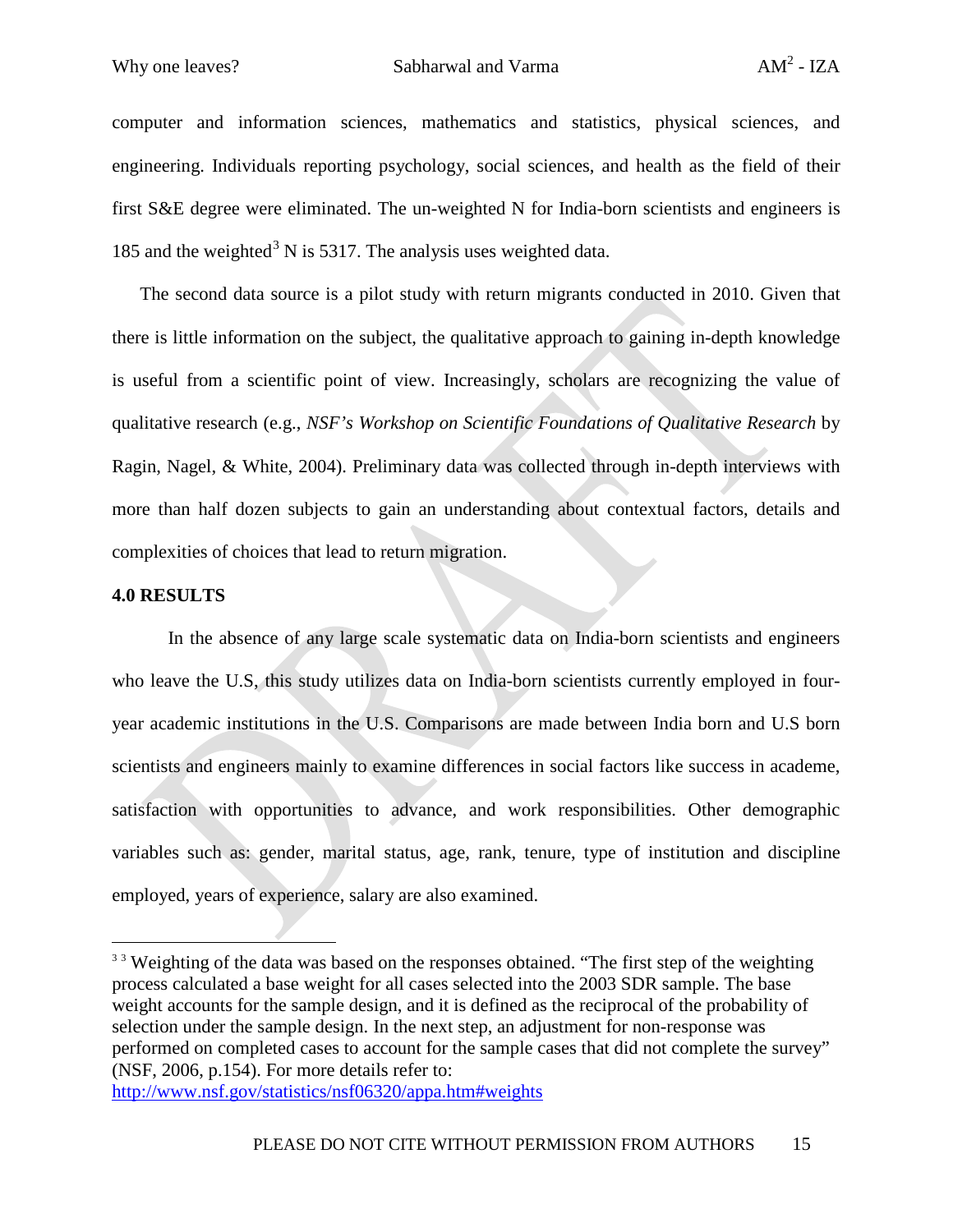Results from Table 1 suggest that majority of the U.S and India born scientists are male, married, tenured, working in a research university and are in supervisory status. A greater percentage of India-born scientists report research and development as their primary activity (53.0% vs. 39.7%) and have children living with them when compared with U.S born scientists (54.6% vs. 48.8%). About one-third of India-born faculty members are in Engineering discipline, the percentage is about half among U.S. born faculty. A lower percentage of India-born faculty members are in a supervisory role when compared with U.S born faculty members (58.4% vs. 65.7%).

Literature suggests that return migrants are among the unsuccessful individuals unable to assimilate in the host country (Cerase, 1974; Gmelch, 1980; Borjas & Bratsberg, 1996; Reyes, 1997). One way to assess success in academia is to examine research productivity, which we do by examining the annual number of peer-reviewed journal articles and books published, annual number of papers presented at conferences, percentage of patents and grants received. Results in Table 2 suggest that on average, India-born scientists and engineers publish greater number of journal articles and books, present one paper more than U.S. born at conferences every year, and are more likely to be named as inventors on patents and granted federal grants.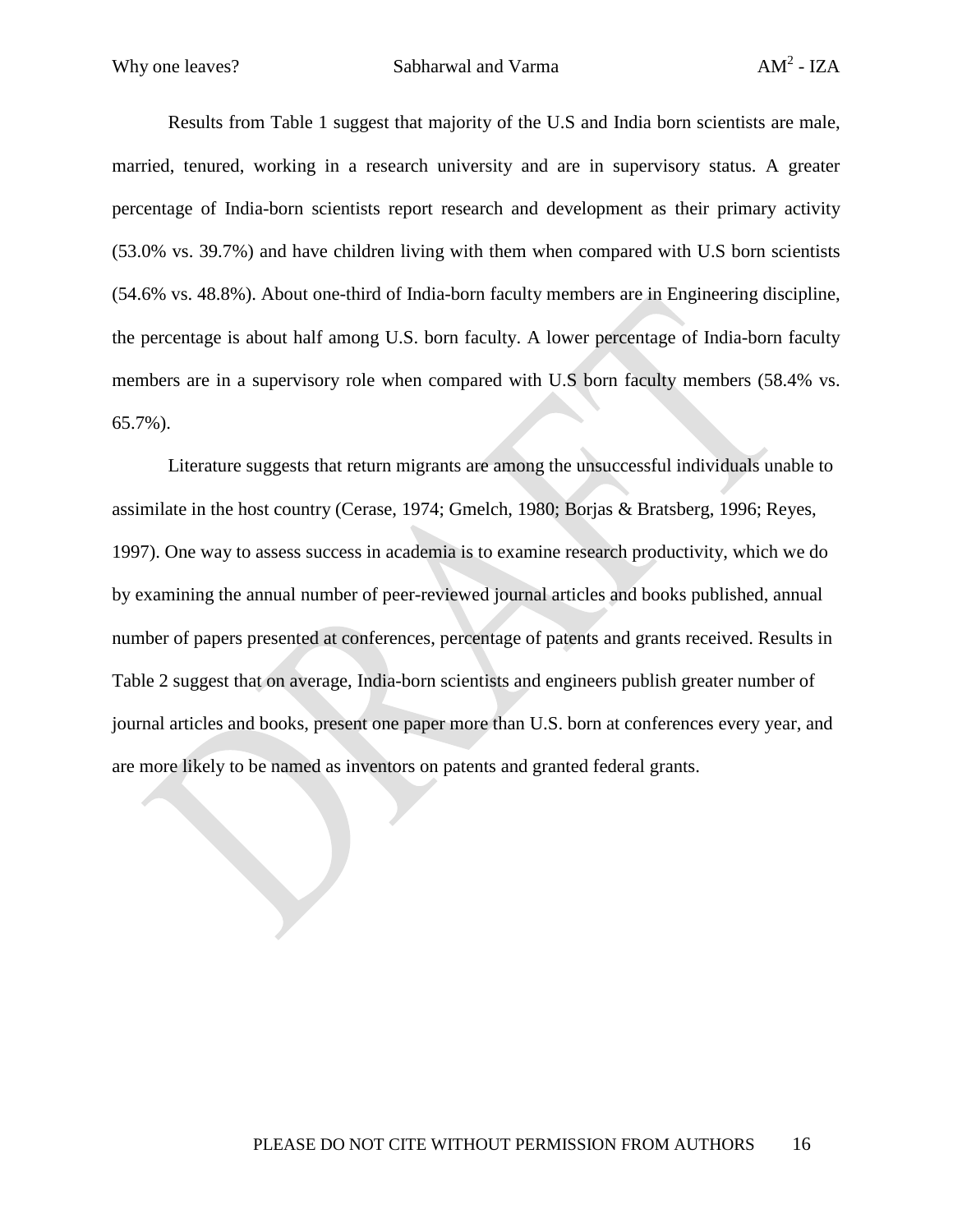|                                          | <b>India-Born Scientists</b><br>and Engineers<br>$N = 185$ | <b>U.S Born Scientists and</b><br><b>Engineers</b><br>$N = 4882$ |
|------------------------------------------|------------------------------------------------------------|------------------------------------------------------------------|
| <b>Demographics</b>                      |                                                            |                                                                  |
| Female                                   | 17.8%                                                      | 24.4%                                                            |
| Married                                  | 85.4%                                                      | 81.2%                                                            |
| Age (mean years)                         | 47.2                                                       | 48.3                                                             |
| Children living with parents             | 54.6%                                                      | 48.8%                                                            |
| <b>Rank</b>                              |                                                            |                                                                  |
| Professor                                | 43.8%                                                      | 38.5%                                                            |
| <b>Associate Professor</b>               | 20.0%                                                      | 23.9%                                                            |
| <b>Assistant Professor</b>               | 23.2%                                                      | 21.8%                                                            |
| Instructor/Lecturer                      | 1.6%                                                       | 3.0%                                                             |
| <b>Other Rank</b>                        | 11.4%                                                      | 12.6%                                                            |
| <b>Tenure Status</b>                     |                                                            |                                                                  |
| Tenured                                  | 59.5%                                                      | 53.7%                                                            |
| On Tenure Track but not Tenured          | 21.6%                                                      | 18.9%                                                            |
| Not on Tenure Track                      | 7.0%                                                       | 9.8%                                                             |
| Tenure not Applicable                    | 11.9%                                                      | 17.6%                                                            |
| Primary Activity Research and            | 53.0%                                                      | 39.7%                                                            |
| Development                              |                                                            |                                                                  |
| <b>Primary Activity Teaching</b>         | 30.3%                                                      | 39.7%                                                            |
| <b>Institution Type</b>                  |                                                            |                                                                  |
| Research I/II Universities               | 55.1%                                                      | 50.3%                                                            |
| Doctoral I/II University                 | 12.4%                                                      | 10.4%                                                            |
| Comprehensive I/II University            | 15.7%                                                      | 18.1%                                                            |
| Liberal Arts I/II University             | 2.7%                                                       | 8.4%                                                             |
| Other                                    | 14.1%                                                      | 12.9%                                                            |
| <b>Academic Discipline</b>               |                                                            |                                                                  |
| <b>Biology</b>                           | 25.9%                                                      | 46.7%                                                            |
| <b>Computer and Information Sciences</b> | 14.1%                                                      | 3.1%                                                             |
| <b>Mathematics and Statistics</b>        | 9.7%                                                       | 9.6%                                                             |
| <b>Physical Science</b>                  | 17.3%                                                      | 25.1%                                                            |
| Engineering                              | 33.0%                                                      | 15.5%                                                            |
| Salary (Mean)                            | \$92,273                                                   | \$83,659                                                         |
| Years of Experience (Mean)               | 16.79                                                      | 17.5                                                             |
| <b>Supervisory Status</b>                | 58.4%                                                      | 65.7%                                                            |

## **Table 1: Differences in various academic characteristics of U.S and India-born Scientists and Engineers**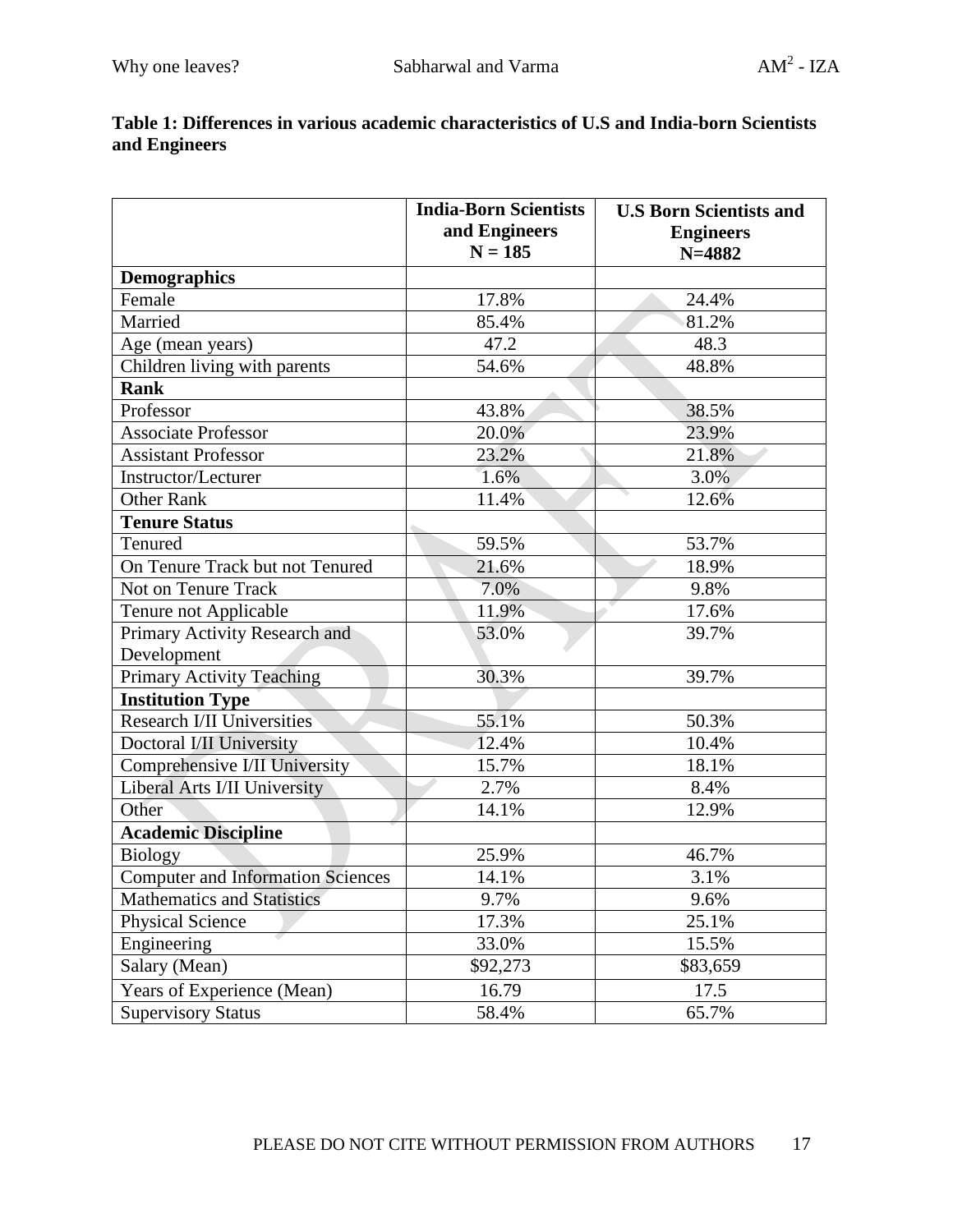|                                              | India-Born<br><b>Scientists and</b><br><b>Engineers</b> | <b>U.S Born Scientists</b><br>and Engineers |
|----------------------------------------------|---------------------------------------------------------|---------------------------------------------|
| Annual number of Articles<br>published       | $2.25***$                                               | 1.58                                        |
| Annual number of Books<br>published          | $.16***$                                                | .10                                         |
| Annual number of Conference<br>presentations | $3.12***$                                               | 2.02                                        |
| Percent Named as a Patent<br>inventor        | $18\%$ ***                                              | 13%                                         |
| Percent Granted a Federal Grant              | $61\%***$                                               | 56%                                         |

### **Table 2: Success in Academe - Annual Research Productivity of U.S and India-born Scientists and Engineers**

Note: All differences are significant at \*\*\* *p*<.001

For those with highest degree granted in or before 1998, Annual Number of Articles Published = (Total Articles Between 2003 and 1998) / 5 years. For those with highest degree granted after 1998, Annual Number of Articles Published = (Total Articles Between 2003 and 1998) / (2003-Year of Highest Degree).

Alongside comparing research productivity, this study also examined the satisfaction of India and U.S born scientists and engineers on various work measures. Results in Table 3 suggest that India-born scientists and engineers on average are less satisfied with their jobs than U.S. born faculty. Further, India-born scientists also report lower satisfaction on measures of intellectual challenge, location, level of responsibility, and salary. These differences are statistically significant at a 95% level of significance. There are no significant differences between the two groups in the opportunities presented for advancement and benefits offered. Satisfaction with degree of independence, job security and contribution to society are higher among India-born faculty members than U.S faculty. The results are indicative of challenges and successes of India born faculty members in comparison with native-born.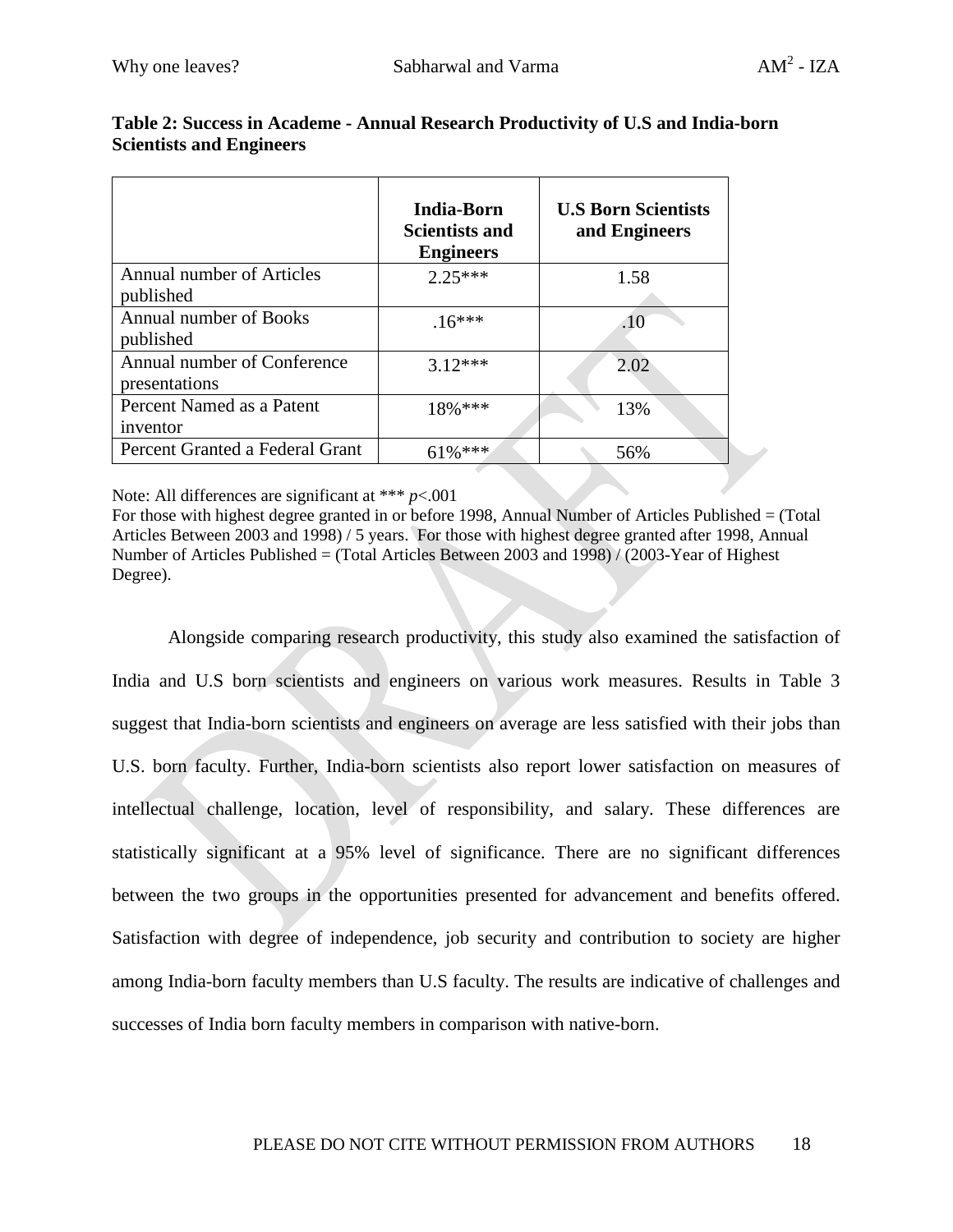| <b>Work Satisfaction</b><br>Measures <sup>a,b</sup> | <b>India-Born</b><br><b>Scientists and</b><br><b>Engineers</b> | <b>U.S Born Scientists and</b><br><b>Engineers</b> |
|-----------------------------------------------------|----------------------------------------------------------------|----------------------------------------------------|
| <b>Overall Job Satisfaction</b>                     | $3.44**$                                                       | 3.47                                               |
| Opportunities for<br>advancement                    | 3.04                                                           | 3.05                                               |
| <b>Benefits</b>                                     | 3.28                                                           | 3.27                                               |
| <b>Intellectual Challenge</b>                       | $3.51***$                                                      | 3.60                                               |
| Degree of Independence                              | $3.73***$                                                      | 3.70                                               |
| Location                                            | $3.41*$                                                        | 3.43                                               |
| Level of Responsibility                             | $3.45***$                                                      | 3.56                                               |
| Salary                                              | 2.96***                                                        | 3.01                                               |
| <b>Job Security</b>                                 | $3.54***$                                                      | 3.40                                               |
| <b>Contribution to Society</b>                      | $3.63***$                                                      | 3.58                                               |

## **Table 3: Mean differences in job satisfaction of U.S. and India-born Scientists and Engineers**

<sup>a</sup>Results are in response to the following question "Thinking about your principal job held during the week of October 1, 2003, please rate your satisfaction with that job's …."

<sup>b</sup>Possible responses: 1 = very dissatisfied; 2 = somewhat dissatisfied; 3 = somewhat satisfied; 4 = very satisfied.

\*\*\* *p*<.001, \*\**p*<.01, \**p*<.05

## **Results from a Pilot Study**

The SDR data is only able to examine the social factors specified in the model. The results of the pilot study conducted via e-mail with 15 return migrants currently working at higher education institutions in India identified other themes, namely economic opportunities, social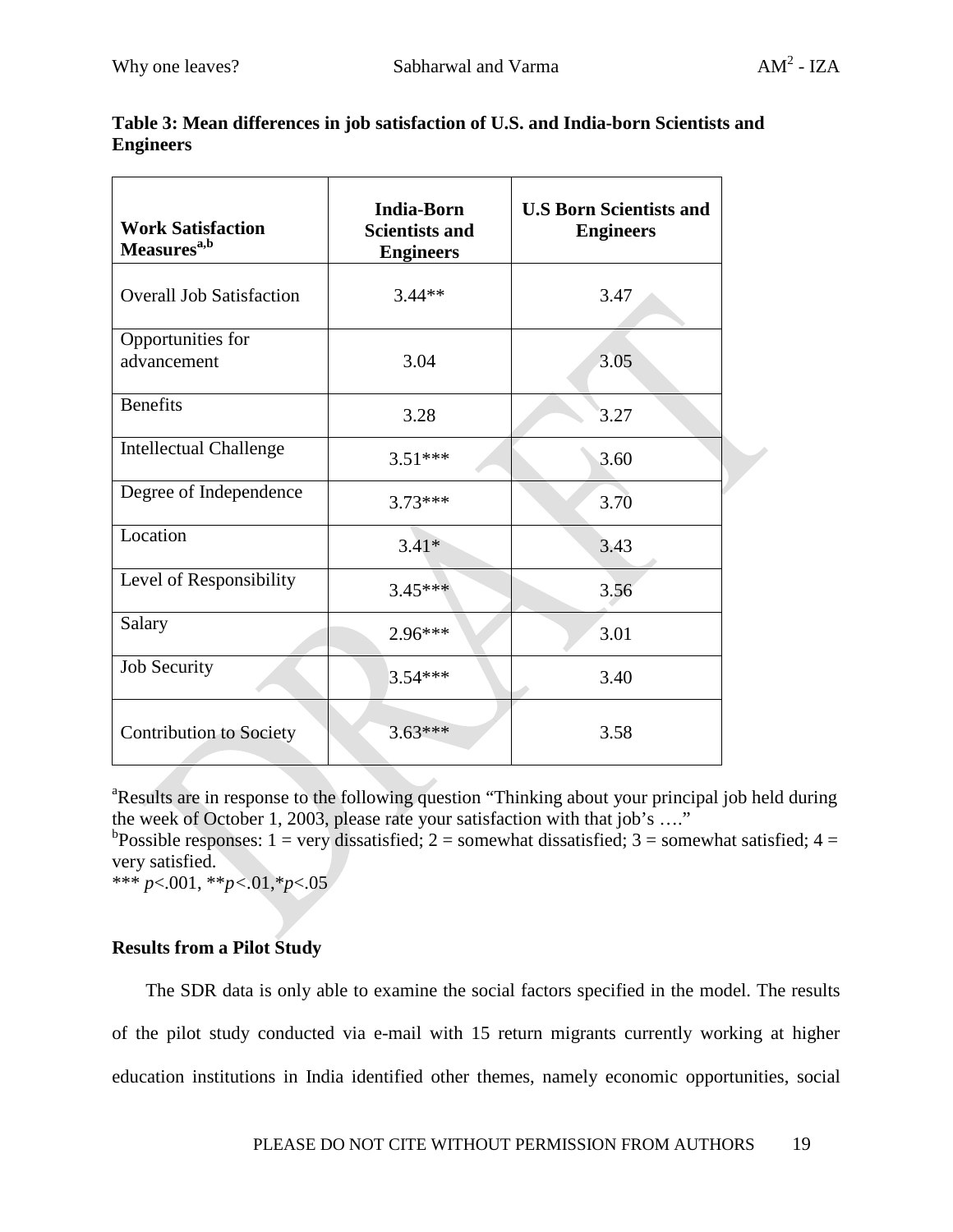milieu, visa issues, and family/cultural values. Preliminary findings are briefly presented below. The results presented here are limited since the authors are currently seeking funds to conduct a large scale study that examines factors leading to return migration among Indian faculty in S&E.

The reasons for return that respondents gave were somewhat mixed. Some pointed out social and cultural reasons (to care for elderly parents or raise children within the Indian environment), while others noted issues of discrimination in the U.S. and a desire to serve India. Overall, respondents were satisfied working in India. On a scale of 1-5, with 5 being very satisfied and 1 being the least satisfied, approximately three-fourths were either very satisfied or satisfied in their current job in India. Generally, they believed that opportunities for growth are tremendous. As one respondent stated:

India of today is experiencing MASSIVE social, political, economic and ethnic churning of multiple social identities, probably unprecedented in world history. Simply put, transitions that were more gradual elsewhere are taking place at breakneck speed here. Also, the sheer scale of this transformation is mind boggling. These changes are manifest at almost all levels of personal as well as professional experience, virtually on a day to day basis. You have to live here and experience it to really know what I mean. Neither I, nor I am sure, anyone else in my position 20 years ago, could have anticipated these turn of events.

Overall, several respondents indicated some form of bias they faced while in the U.S.; though such issues are sensitive in nature and cannot be captured in an e-mail exchange. Generally, they felt a bias against people who spoke English with an accent or looked different, regardless of how well they performed technically. One respondent generalized: "If you come from a foreign culture, you are going to be at a disadvantage. At some stage you will not be able to compete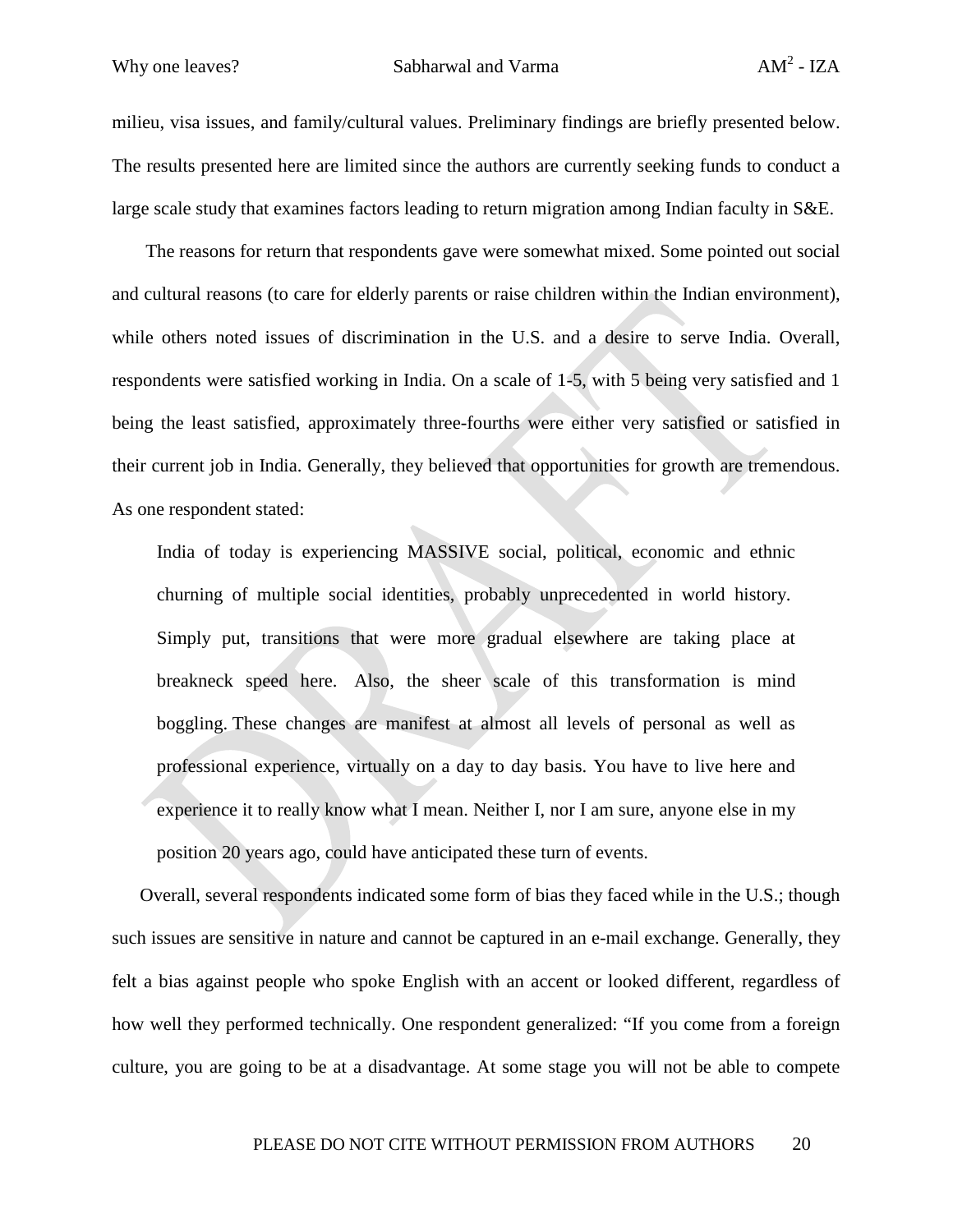with others who are native of the country." Another respondent did not want to stay in the U.S. permanently as he did not like being referred to as an "alien," while a few believed that they "did not fit in." One respondent echoed: "I realized during my ~10 year stay in USA that you never really become a part of the community; you always feel that you are an outsider." A few respondents also expressed frustration with the visa process. One said: "My application for green card submitted soon after returning to India (sic) to go back to USA was rejected."

Several respondents decided to return to India because of social and cultural reasons. However, it was interesting to note the specific reasons varied by the time of return. Senior faculty who returned to India several years ago cited taking care of the elderly as the most common reason, while recent returnees are lured by the opportunities for growth available in India. As one junior faculty pointed out: "I want to do my bit in shaping the academic/research environment in India and contribute to the growth of Indian Science." A senior faculty noted: "My daughter was still very small and it would have been very difficult to return at a later date, moreover I wanted my children to be brought up in an Indian environment."

#### **5.0 DISCUSSION AND CONCLUSION**

The current study examines factors that lead to return migration among India born scientists and engineers. Existing studies on immigrants have focused on the question of, "Why did they come to the U.S.?" There is seldom a study that examines the question of, "Why scientists and engineers leave the U.S.? Lack of systematic data on return migrants makes it challenging to investigate this topic. Yet, payoffs are high, as noted later in this section.

The results from the SDR data and the pilot study reveal the successes and challenges Indiaborn faculty members are faced with in the United States. While these data are unable to track those who return, the results are indicative of factors that might prompt return migration. The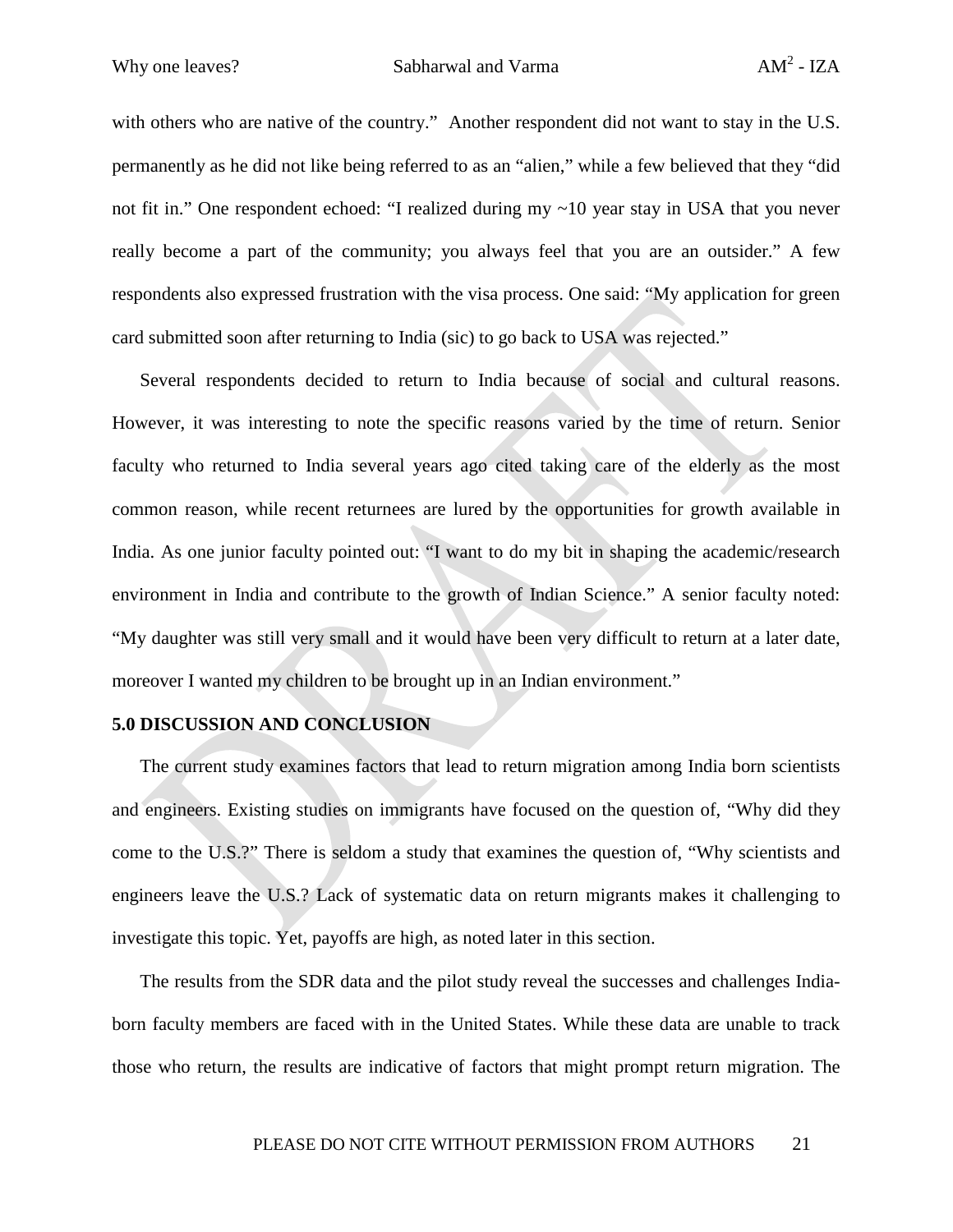lower job satisfaction reported among India-born faculty members is concerning, given that satisfaction impacts retention rates (Rausch, et al., 1989; Johnsrud & Heck, 1994). Retaining these faculty members is important as a significant proportion of S&E departments around the nation have come to rely on their expertise. While past studies argue that individuals return due to unsuccessful careers in the host country (Cerase, 1974; Gmelch, 1980; Borjas & Bratsberg, 1996; Reyes, 1997), this might not be true in the case of Indian faculty members. The results of this study reveal that India-born faculty members are more productive than the U.S. born scientists. While these data are not reflective of the faculty members who actually return, the pilot study respondents are among successful returnees working in premier technological institutions in India.

India-born faculty members play an important role in the scientific, technological and economic growth of this nation through their scholarly contributions. Losing them in the form of reverse migration can add to the challenges faced by the scientific enterprise in the U.S. Yet, there is little scholarly work on return migration from developed to developing countries. The U.S. stores information on aliens entering the country legally, but does not track returnees. Existing studies on return migration tend to be quantitative, based on the U.S. Census, U.S. Immigration and Naturalization Services (INS) and other data, rather than on the returnees' situation and experiences. Further, U.S, immigration is viewed as a one-way process; where the immigrants come with the intention to permanently settle in the country, a process referred as "brain drain." Recently, there is a growing concern over an increase in return migration rates among foreign-born scientists and engineers. Retention of foreign-born faculty is important for institutions of higher education since these faculties not only enhance the work environment and diversity, but also serve as role models for foreign students who aspire to join the academy. The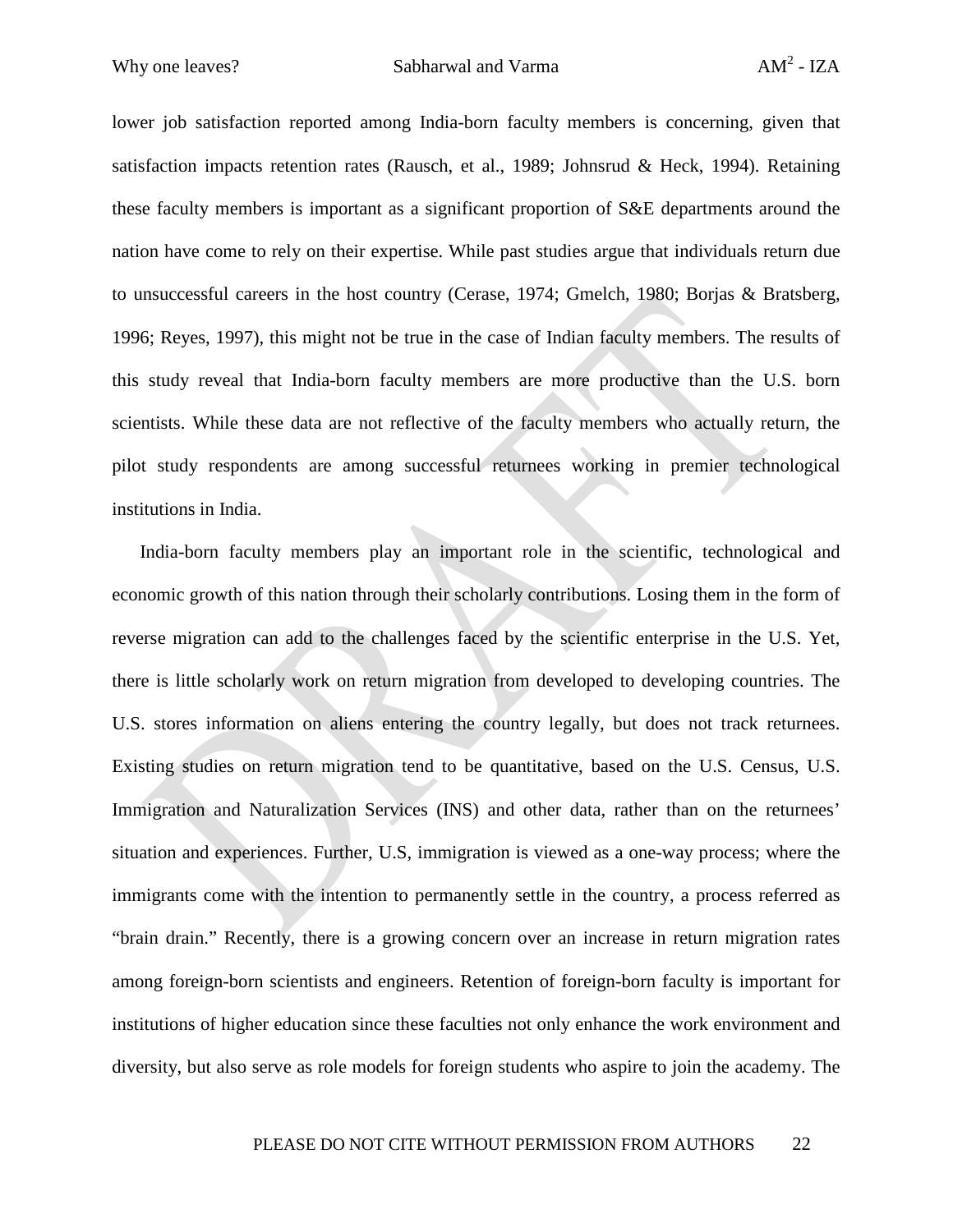cost of replacing these faculty members could be enormous, considering that institutions at a typical research university invest anywhere from \$300,000 to \$500,000 in start-up costs for an assistant professor, and well over a million dollars to attract and retain senior faculty (Ehrenberg, 2004).

Though it was rare for foreign-born scientists and engineers in the U.S. to cut their ties with their home countries completely, very few from developing countries returned to their country of birth. Increasingly, they are returning to their home country after acquiring education and/or training in the U.S., which have become highly desired assets in many developing countries (Saxenian, 2002). There is evidence that the returnees are among the most educated and successful (Zucker & Darby, 2007). This has led some to use the terms "brain circulation" (Saxenian, 2005), "brain gain" (Mayr & Peri, 2008) and "reverse brain drain" (Wadhwa, 2009). Because of this trend of return migration, some scholars are sensing a shift in the world's balance of brainpower (Wadhwa, et al., 2007) that has perhaps resulted in the creation of a gap between the U.S. growing need for scientists and engineers and the country's academic production of them.

A recent study conducted by Sabharwal (2011a) revealed that foreign-born faculty in S&E at all levels of citizenship (temporary, permanent and naturalized), despite their higher productivity rates, are less satisfied than native-born faculty after controlling for several demographic variables, institutional characteristics, language skills and geographic location. On average, foreign-born faculty were dissatisfied with opportunities for advancement, intellectual challenge, degree of independence, salary and benefits, level of responsibility, location, job security and contribution to society when compared with U.S.-born faculty. Additionally, this study found fewer India-born faculties in positions of administrative and supervisory authority as compared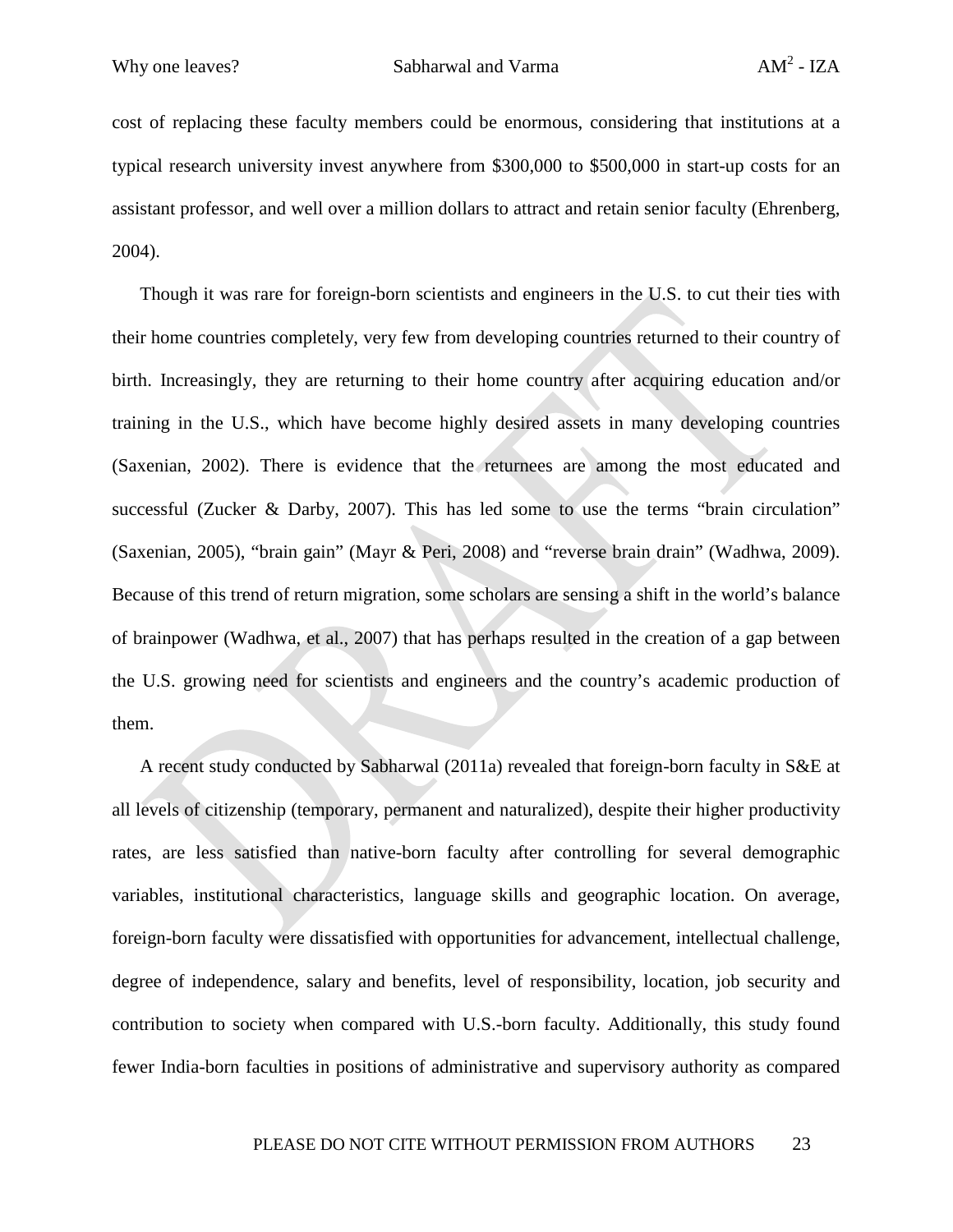with U.S-born faculty. The findings were in line with previous studies (Tang, 1993, 2000; North, 1995; Wu, 1997; Woo, 2000; Varma, 2002, 2004) that have shown foreign-born faculty to have lower representation in high power positions of authority and decision-making. The findings of the pilot study also are in line with Varma's (2006) study on India born migrants. The desire to be with family and the opportunity to give back were among the top reasons indicated by academics to return.

While there is concern about lost talent from the U.S., return migration can result in immense gains for Indian science in the form of economic gains, enhanced human capital, increased knowledge flows and skilled mobility, fostered collaborations and increased entrepreneurial activities (Regets, 2001; Beine, et al., 2003; Commander et al., 2004). Most importantly, in a technologically wired world, return migrants can serve as a bridge between the U.S. and India as they build upon their national resources and expertise toward furthering global systems for joint research. Future research can be expanded to include larger samples of faculty members from China, South Korea and Vietnam, which are the leading exporters of talent to the American scientific enterprise.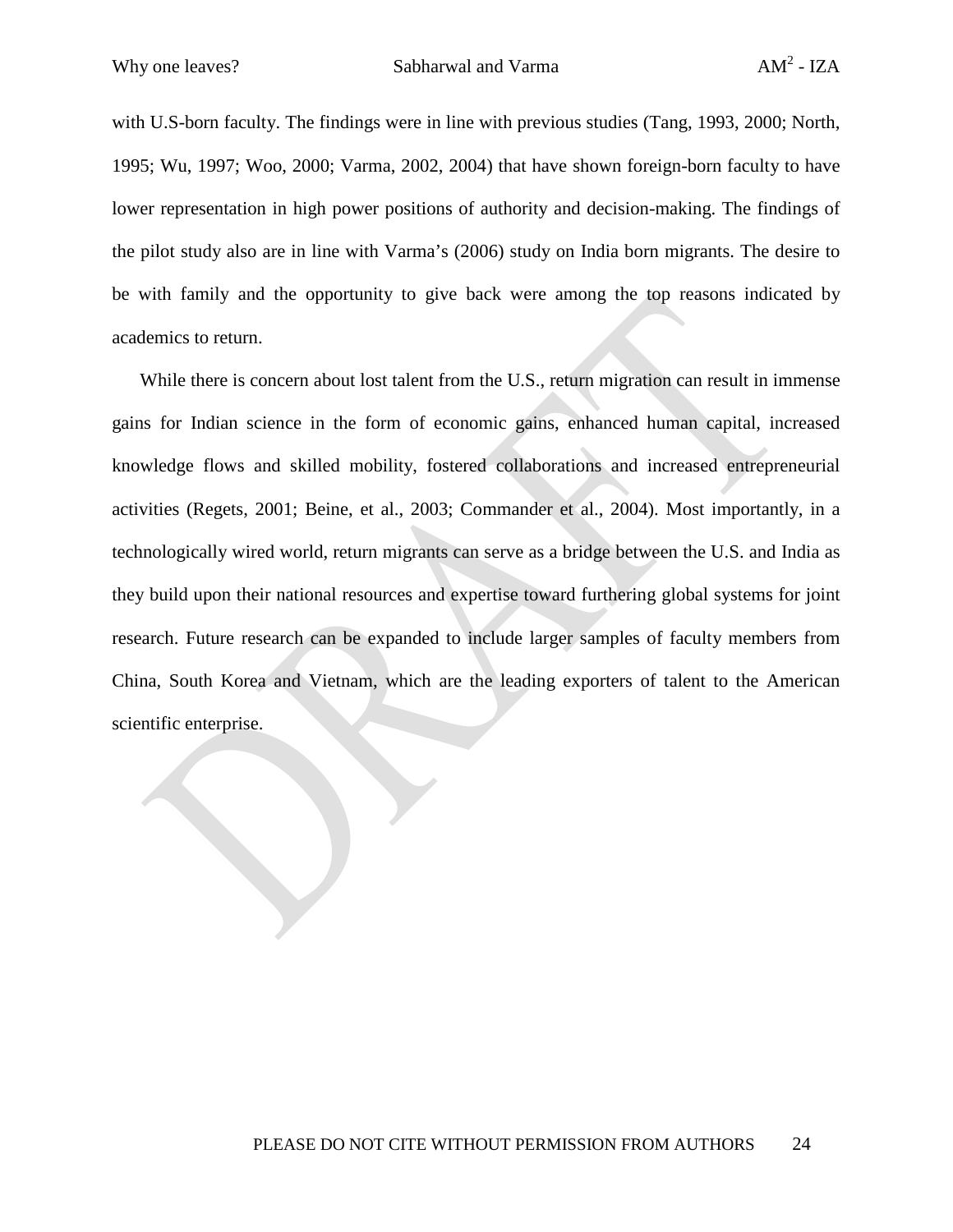#### **REFERENCES**

- Ackers, L. (2005). Moving People and Knowledge, The Mobility of Scientists within the European Union. *International Migration*, *43*(5), 99-129.
- Ackers, L. (2004). Managing relationships in peripatetic careers: scientific mobility in the European Union. *Women's Studies International Forum*, *27*(3), 188-201.
- Alba, R. & Nee, V. (2003). *Remaking the American Mainstream*. Massachusetts: Harvard University Press.
- Aneesh, A. (2006). *Virtual migration: The programming of globalization*. Durham, NC: Duke University Press.
- Basti, C. F. (1996). *A study of the professoriate from the prospective of selected foreignborn faculty*. Thesis (Ed. D.)--Northern Illinois University, 1996.
- Bell, M. P., Harrison, D.A. & Mclaughlin, M.E. (1997). Asian American attitudes toward affirmative action in employment: Implications for the model minority myth. *Journal of Applied Behavioral Science, 33*(3), 356-377.
- Bellas, M. L., & Toutkoushian, R. K. (1999). Faculty time allocations and research productivity: gender, race, and family effects. *Review of Higher Education, 22*, 367-390.
- Beine M., Docquier, F. & Rapoport, H. (2003). *Brain drain and growth in LDCs: Winners and losers*. Paper presented at European Economic Association Congress, August.
- Borjas, G.J. (1989). Economic theory and International Migration. *International Migration Review, 23*(3), 457-485.
- Borjas, G.J. (1994). The economics of immigration. *Journal of Economic Literature, 32*(4), 1667-1717.
- Borjas, G.J. & Bratsberg, B. (1996). Who leaves? The outmigration of the foreign-born. *Review of Economics and Statistics*, 78(1), 165-176.
- Bureau of Labor Statistics. (2011). *Foreign-born workers: Labor force characteristics in 2010.*  Washington DC: U.S. Department of Labor, USDL 07-0603.
- Casey, T., Mahroum, S., Ducatel, K., & Barré, R. (2001). *The Mobility of Academic Researchers. Academic Careers and Recruitment in ICT and Biotechnology.* Report EUR 19905 EN, JCR/IPTS-ESTO, European Communities.
- Cerase, F. P. (1974). Expectations and reality: A case study of return migration from the United States to Southern Italy. *International Migration Review*, 8(2): 245–62.
- Chacko, E. (2007). From brain drain to brain gain: Reverse migration to Bangalore and Hyderabad, India's globalizing high tech cities. *GeoJournal, 68*(2), 131-140.
- Cheng, C. (1997). Are Asian American employees a model minority or just a minority? *Journal of Applied Behavioral Science, 33*(3), 277-290.
- Chronicle of Higher Education. (2009, May 28). Recession prompts foreign academics to seek jobs at Indian universities.
- Commander, S.J., Chanda, R., Kangasniemi, M. & Winters, L.A. (2004). *Must skilled migration be a brain drain? Evidence from the Indian software industry.* Unpublished manuscript.
- Constant, A., & Massey, D. S. (2002). Return migration by German guestworkers: Neoclassical versus new economic theories. *International Migration*, *40*(4), 5-38.
- Corley, E. & Sabharwal, M. (2007). Foreign-born academic scientists and engineers: Producing more and getting less than their U.S.-born peers? *Research in Higher Education, 48*(8), 909-940.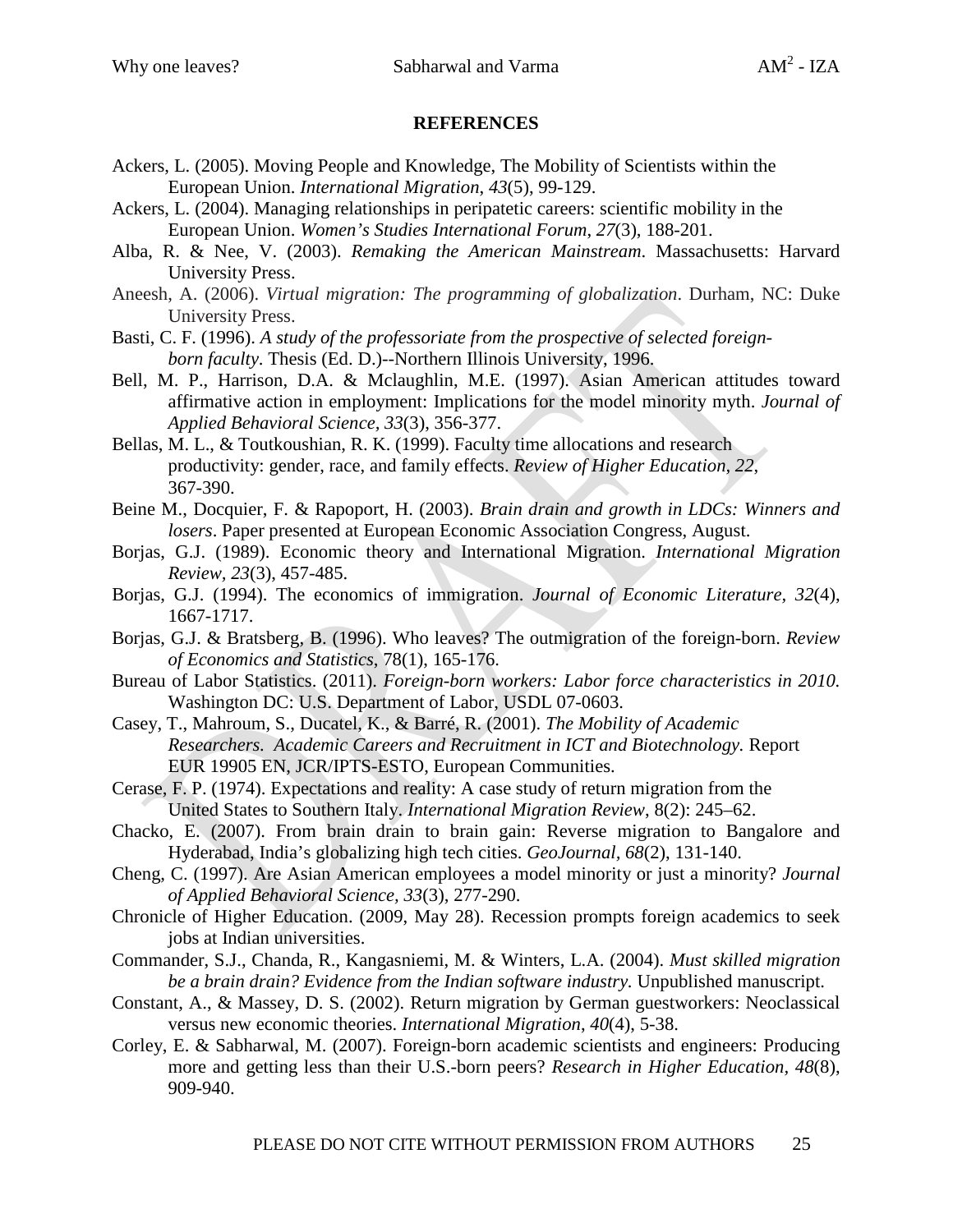- Duany, J. (2002). Mobile livelihoods: The sociocultural practices of circular migrants between Puerto Rico and the United States. *International Migration Review*, 36(2), 355-388.
- Ehrenberg, R.G. (2004). *Key issues currently facing American higher education*. Cornell University, ILR Collection Working Paper #45.
- Engardio, P. (2009). China's reverse brain drain. *Business Week,* 3414, 26.
- Fairweather, J. S. (2002). The mythologies of faculty productivity: implications for
- institutional policy and decision making. *The Journal of Higher Education, 73*, 26-48.
- Finegold, D. L., Kumar, V., Winkler, A., & Argod, V. (2011). Will they return? The willingness of potential faculty to return to India and the key factors affecting their decisions. Report produced by Tata Institute of Social Sciences, Pennsylvania State University and Rutgers School of Management and Labor Relations
- Finn, M.G. (2010). *Stay rates of foreign doctorate recipients from U.S. universities*, *2007*. Oak Ridge: Oak Ridge Institute for Science and Education.
- Fletcher, A.M. (2000, March 4). Asian Americans coping with success. *The Washington Post*, p. A03.
- Florida, R. (1999). The Role of the University: Leveraging Talent, Not Technology I*ssues in Science and Technology*. Retrieved January 17, 2011, from <http://www.issues.org/15.4/florida.htm>
- Fontes, M (2005). Distant Networking: The Knowledge Acquisition Strategies of "Out-Cluster" Biotechnology Firms. *European Planning Studies*, *13*(6), 899-920.
- Fontes, M. (2007). Return mobility of scientists and knowledge circulation: An exploratory approach to scientists attitudes and perspectives. Paper presented at the Instituto Nacional de Engenharia Tecnologia e Inovação (INETI) and DINAMIA. Lisbon, Portugal.
- Fulton, O. & Trow, M. (1974). Research activity in American higher education. *Sociology of Education,47*(Winter), 29-73.
- Gans, H. (1973). Introduction. In. N. Sandberg (Ed.). *Ethnic identity and assimilation: The Polish community*. New York: Praeger Publisher
- Gill, B. (2005). Homeward Bound? The experience of return mobility for Italian scientists. *Innovation. The European Journal of Social Science Research*, *18*(3), 319-341.
- Gmelch, G. (1980). Return migration. *Annual Review of Anthropology, 9*, 135-159.
- Gordon, M. (1964). *Assimilation in American Life.* New York: Oxford University Press.
- Grieco, E.M. & Trevelyan, E.N. (2010). *Place of birth of the foreign-born population-2009*  Washington DC: U.S. Census Bureau, American Community Survey.
- Gruneberg, M. M. (1979). *Understanding job satisfaction*. London: The MacMillan Press Ltd.
- Guarnizo, L. E. (2003). The economics of transnational living. *International Migration Review, 37*(3), 666-669.
- Gupta, D. (2004). The careers and return migration of foreign-born in United States. Ph.D. dissertation, University of California-Berkeley, Digital Dissertations database, Publication No. AAT 3165392.
- Haour-Knipe, M. & Davies, A. (2008). *Return migration of nurses*. Geneva: International Centre on Nurse Migration.
- Hoy, R.R. (1993). A 'model minority' speaks out on cultural shyness. *Science, 262*(5136), 1117- 1118.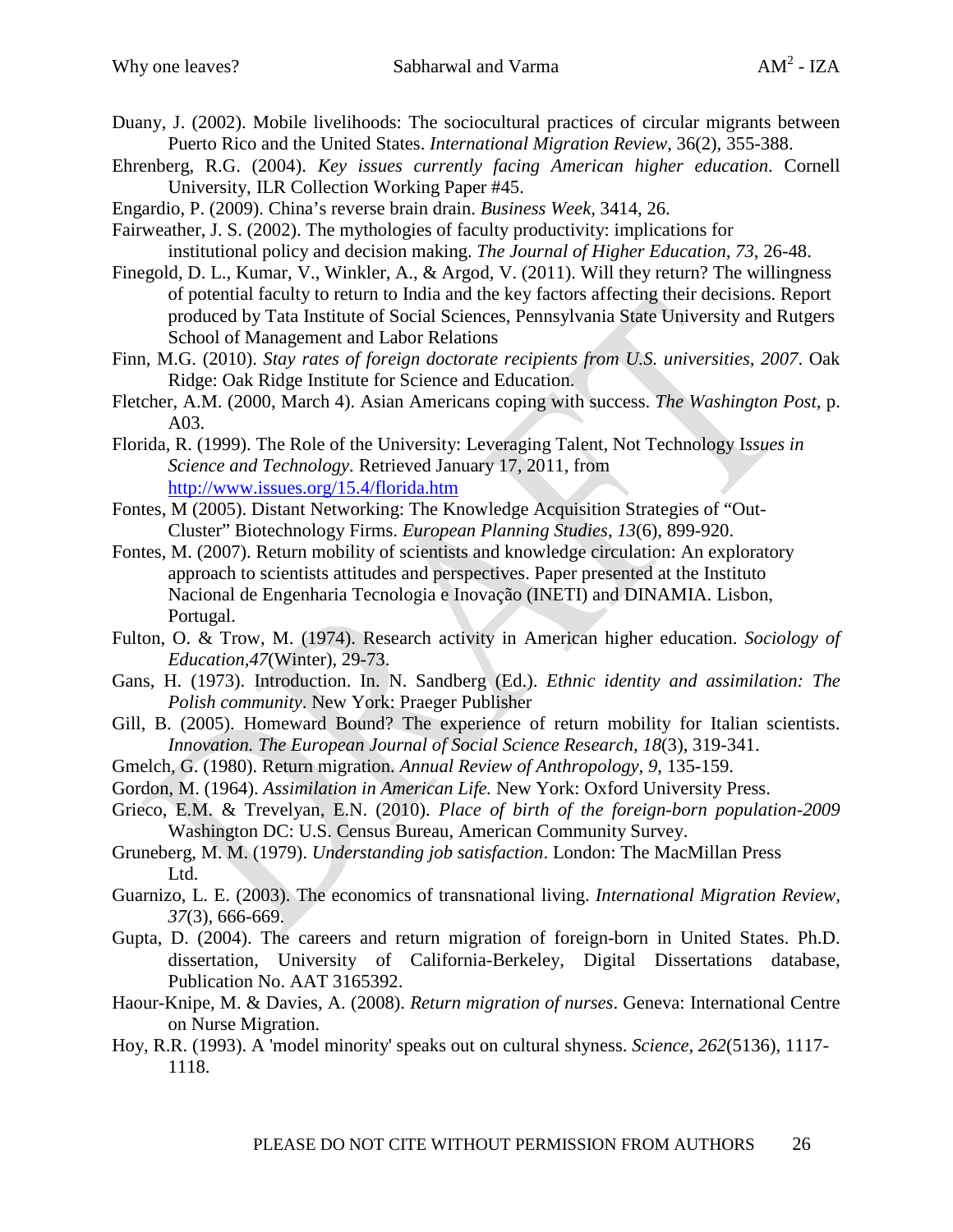- Hyun, J. (2005). *Breaking the bamboo ceiling: Career strategies for Asians: The essential guide to getting in, moving up, and reaching the top*. HarperCollins Publishers Inc, New York: NY.
- Itzigsohn, J., Cabral, C.D., Medina, E.H. & Vázquez, O. (1999). Mapping Dominican transnationalism: Narrow and broad transnational practices. *Ethnic and Racial Studies, 22*(2), 316-339.
- Johnsrud, L. K., & Heck, R. H. (1994). A university's faculty: predicting those who will stay and those who leave. *Journal for Higher Education Management, 10*(1), 71- 84.
- Kannankutty, N. & Burrelli, J. (2007). *Why did they come to the United States? A profile of immigrant scientists and engineers*. Arlington: National Science Foundation, Info Brief NSF 07-324.
- Kao, G. (1995). Asian Americans as model minorities? A look at their academic performance. *American Journal of Education, 103*(2), 121-159.
- King, R. (2000). Generalizations from the history of return migration. In B. Ghosh (Ed.) *Return migration: Journey of hope or despair?* (pp. 7-55). Geneva: International Organization for Migration and the United Nations.
- Kyvik, S. (1990). Age and scientific productivity. differences between fields of learning. *Higher Education, 19*(1), 37-55.
- Levin, S. & Stephan, P. (1991). Research productivity over the life cycle: Evidence for academic scientists, *American Economic Review, 81*(1), 114-132.
- Levin, S. & Stephan, P. (1999). Are the foreign born a source of strength for US science? *Science, 285*(5431), 1213-14.
- Levitt, P. & Jaworsky, B. (2007). Transnational migration studies: Past developments and future trends. *Annual Review of Sociology, 33*, 129-56.
- Liu, M. C. (2001). *The adaptation and experience of foreign-born faculty members in the United States*. Thesis (Ph. D.)--Claremont Graduate University, 2001.
- Massey, D. S. (1987). Understanding Mexican migration to the United States. *American Journal of Sociology, 92*(6), 1372-1403.
- Mayr, K. & Peri, G. (2008). *Return migration as a channel of brain gain*. Cambridge: National Bureau of Economic Research, Working Paper no. 14039.
- Mervis, J. (2005). U.S. workforce: A glass ceiling for Asian scientists? *Science, 310*(5748), 606.
- National Science Board. 2010. *Science and engineering indicators*. Arlington: National Science Foundation.
- No, Y. & Walsh, J.P. (2010). The importance of foreign-born talent for US innovation. *Nature Biotechnology, 28*(3), 289-291.
- North, D.S. (1995). *Soothing the establishment: The impact of foreign-born scientists and engineers on America*. Lanham: University Press of America.
- Ong, A. (1999). *Flexible citizenship: The cultural logics of transnationality*. Durham, NC: Duke University Press.
- Oshagbemi, T. (1997). Job satisfaction profiles of university teachers. *Journal of Managerial Psychology, 12*(1), 27-39.
- Ozden, C. (2006). Educated migrants: Is there Brain Waste? In Ozden, C. & Maurice. W. Schiff (Ed.), *International migration, remittances, and the brain drain.* (pp. 227-244). New York: World Bank and Palgrave Macmillan.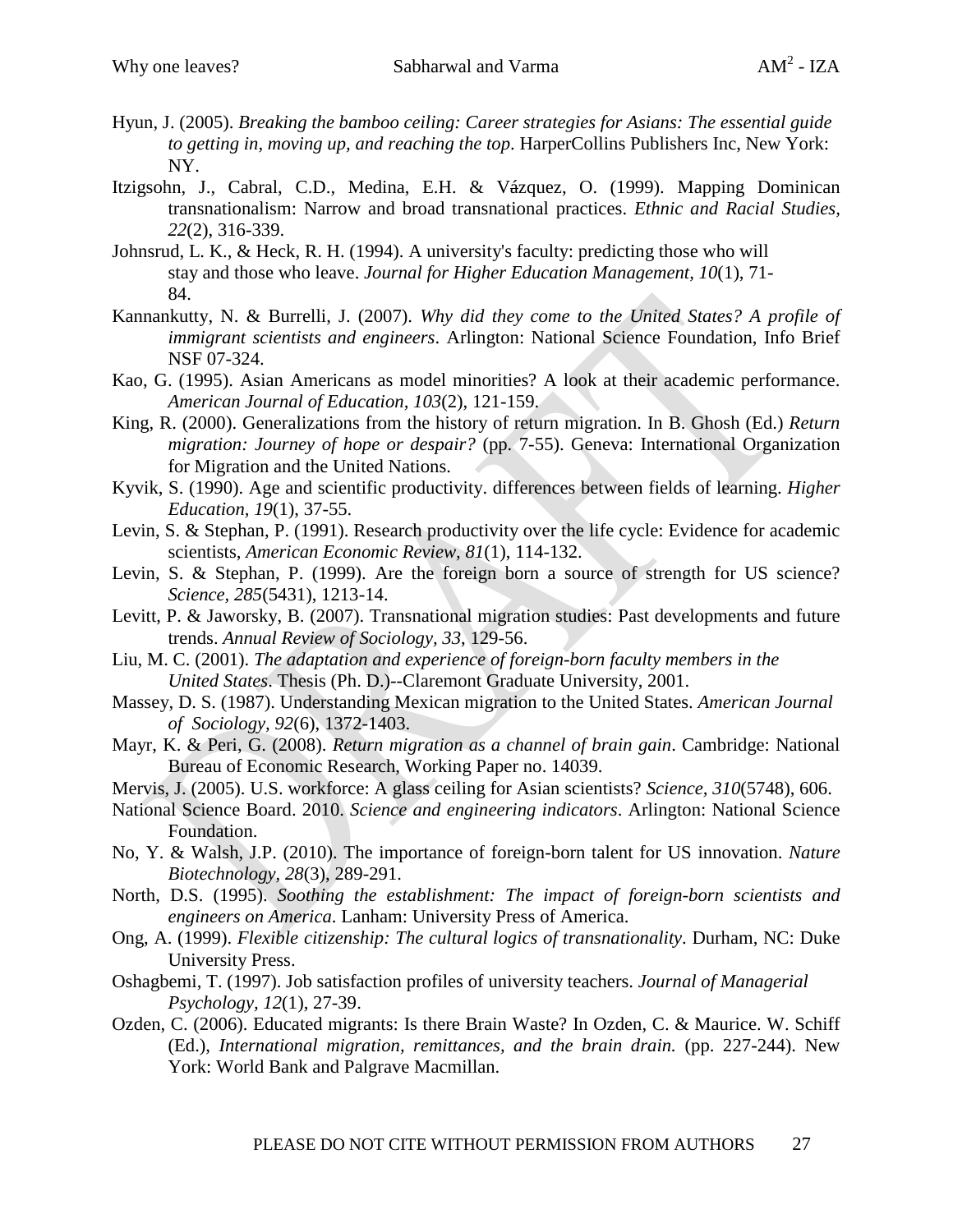- Portes, A. & Zhou, M. (1993). The new second generation: Segmented assimilation and its variants. *The Annals of the American Academy of Political and Social Science*, 530(1), 74-96.
- Portes, A. (2003). Theoretical convergences and empirical evidence in the study of immigrant transnationalism. *International Migration Review,* 37(3), 874–892.
- Portes, A., Escobar, C. & Radford, A. W. (2007). Immigrant transnational organizations and development: A comparative study. *International Migration Review, 41*(1), 242-82.
- Ragin, C.C., Nagel, J. & White, P. (2004). *Workshop on scientific foundations of qualitative research*. Arlington: National Science Foundation.
- Rausch, D. K., Ortiz, B. P., Douthitt, R. A., & Reed, L. L. (1989). The academic revolving door: Why do women get caught? *CUPA Journal, 40*(1), 1–16.
- Regets, M.C. (2001). *Research and policy issues in high-skilled international migration: A perspective with data on United States*. Discussion Paper no. 366, Institute for the Study of Labor.
- Reyes, B.I. (1997). *Dynamics of immigration: Return migration to Western Mexico.* Berkeley: Public Policy Institute of California.
- Sabharwal, M. (2011a). High-skilled immigrants: How satisfied are foreign-born scientists and engineers employed at American universities? *Review of Public Personnel Administration*, *31*(2), 143-170.
- Sabharwal, M. (2011b). Job satisfaction patterns of scientists and engineers by status of birth. *Research Policy, 40*(6), 853-863.
- Sarkar, S. (2011). Returning to India for a scientific career: A survey report. Whitehead Institute for Biomedical Research, MIT, Cambridge.<http://www.indiabioscience.org/node/443> Retrieved May 10, 2012.
- Saxenian, A. (2002). Transnational communities and the evolution of global production networks: The cases of Taiwan, China and India*. Industry & Innovation, 9*(3), 183-202.
- Saxenian, A. (2005). From brain drain to brain circulation: Transnational communities and regional upgrading in India and China. *Studies in Comparative International Development*, 40(2), 35-61.
- Schiller, N., Basch, L & Blanc, C. (1995). From immigration to transmigrant: Theorizing transnational migration. *Anthropological Quarterly, 68*(1), 48-63.
- Simpson, P., Harrison, C. & Dixon, E.M. (2009). *H-1B season, the new I-9, and the green-card backlog*. Nixon Peabody LLP.
- Smith, R. (2001). Comparing local Level Swedish and Mexican transnational life. An essay in historical retrieval. In L. Pries (Ed.) *New transnational social spaces: International migration and transnational companies in the early twenty-first century* (pp. 37-58). London: Routledge Press.
- Stephan, P.E. & Levin, S.G. (2001). Exceptional contributions to US science by the foreign-born and foreign-educated. *Population Research and Policy Review, 20*, 59-79.
- Suzuki, B.H. (1989). Asian Americans as the 'model minority': Outdoing Whites? Or Media Hype?" *Change, 21*(6), 13-19.
- Suzuki, B.H. (2002). Revisiting the model minority stereotype: Implications for student affairs practice and higher education*. New Directions for Student Services, 97*, 21-32.
- Tang, J. (1993). The career attainment of Caucasian and Asian engineers. *Sociological Quarterly, 34*(3), 467-496.